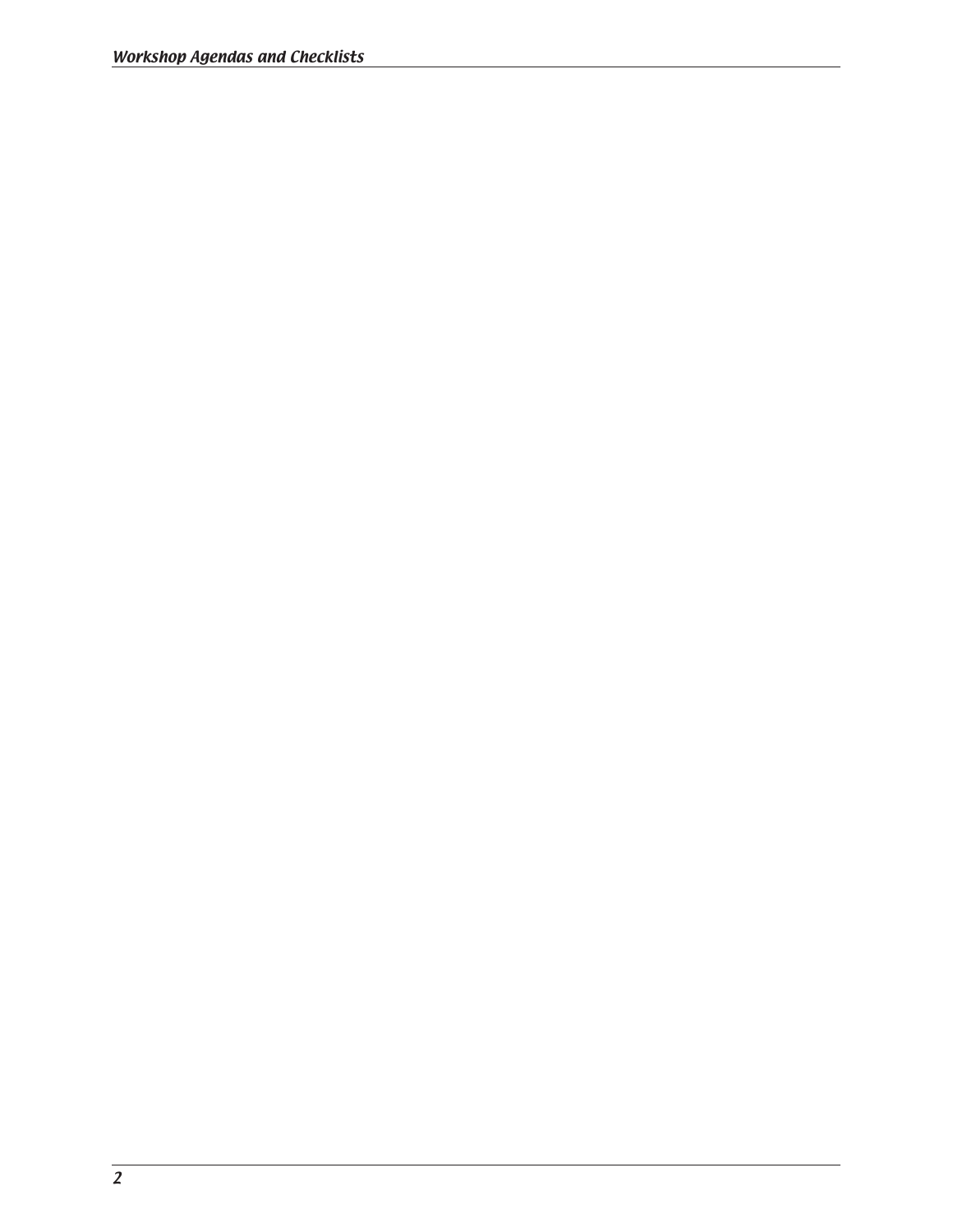# Agendas and Checklists for Weekly Workshops

The total teacher training classroom management group discussion program has been designed and researched by delivering it in 6 one-day workshops offered monthly and takes approximately 42-48 hours to complete. It is important that there is time between workshops so that participants can practice skills learned and complete classroom activity assignments. This experience is considered important to the teachers' learning and self-reflections.



These checklists have divided up the training into smaller training units so that the program can be offered as an after-school program on a 2 ½ - 3 hour weekly basis. Additionally, new supplemental vignettes have been added that can provide further teaching in concepts especially relevant for individual teachers managing more children with behavior problems. Showing these vignettes will lengthen the training time.

The trained IY group leaders use the DVDs in the following sequence:

- DVD 1 Building relationships with students (Sessions 1 & 2)
- DVD 2 The Proactive Teacher (Session 3)
- DVD 3 The Importance of Teacher Attention, Encouragement and Praise (Sessions 4-6)
- DVD 4 Motivating Students Through Incentives (Sessions 7-9)
- DVD 5 Decreasing Inappropriate Behavior Ignoring & Redirecting (Sessions 10-12)
- DVD 6 Decreasing Inappropriate Behavior Time Out & Consequences (Sessions 13-15)
- DVD 7 Social Skills, Empathy Training and Problem Solving (Sessions 16-18)

# Recommendations

• IY group leaders delivering this curriculum should be first trained in an IY authorized 3-day training program and be either certified/accredited or working towards certification in this program. Schools should identify teacher coaches who can receive further training to help support teachers' classroom management success and parent involvement.

• Classroom management training is a prerequisite for training in the small group dinosaur treatment curriculum and the classroom dinosaur curriculum.

• A list of core vignettes for teachers of preschool (3-4 years) and school age (5-8 years) students by vignette name/topic covered can be found on the website: www.incredibleyears.com in the "Resources" section.

• Sessions 16-18 are optional if teachers are proceeding to be trained in Classroom Dinosaur Curriculum, but required if this is not the case.

• Between teacher workshop days, group leaders or coaches observe teachers in classrooms to provide support, coaching and consultation regarding specific behavior plans and classroom management strategies.



**NOTE:** For working with preschool and kindergarten teachers we also recommend showing scenes from the "Teaching Emotional Regulation" DVD. This program is ordered separately and recommended vignettes are included on check **showing scenes from the "Teaching Emotional Regulation" DVD. This program is ordered separately and recommended vignettes are included on checklists.**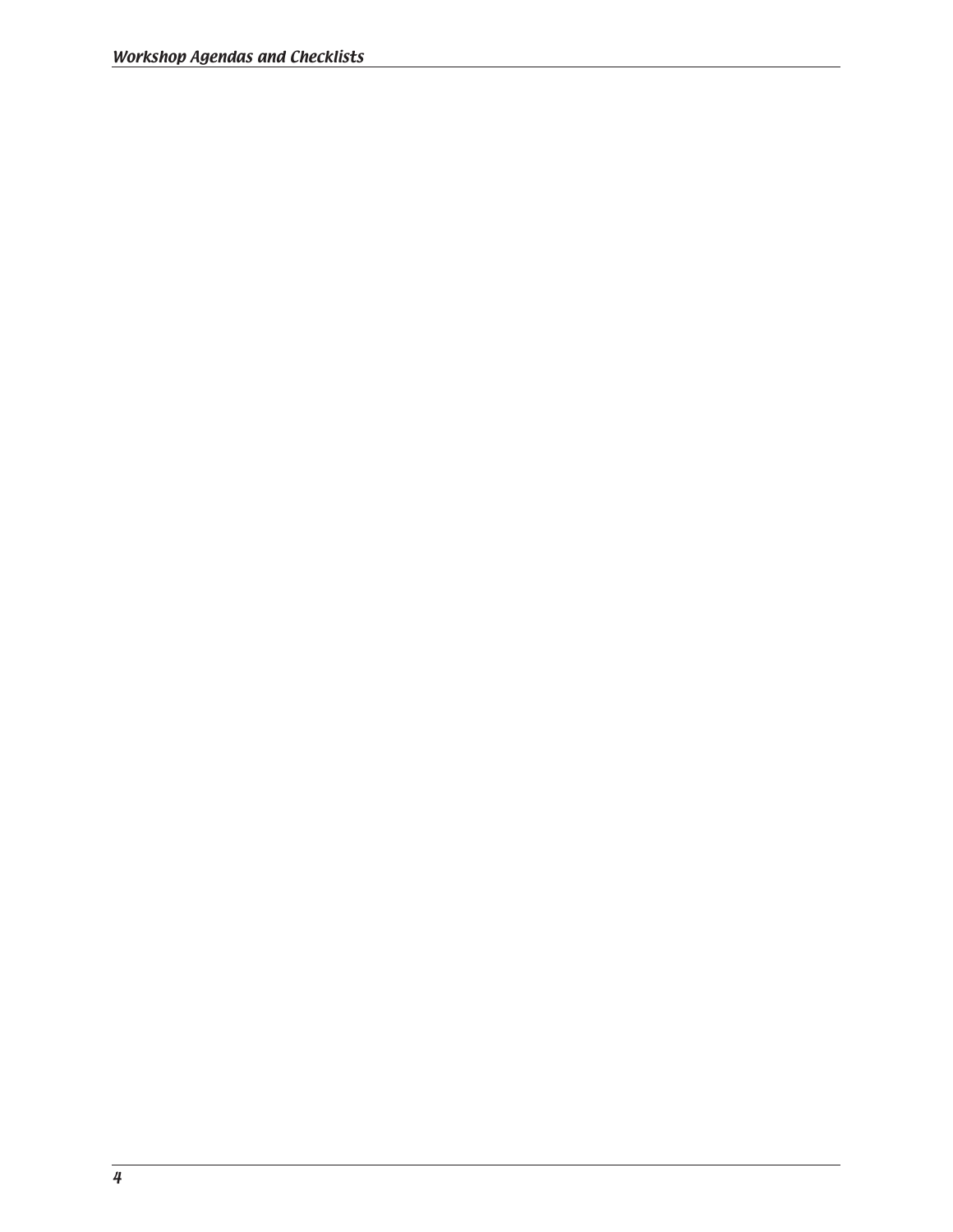# Session #1 (DVD 1) Part 1: Building Positive Relationships With Students

### **I. Welcome & Introductions**

- A. Greet each teacher.
- B. Introduce self and other teachers (use name tags).
- C. Ask teachers to share their goals for the workshop (list on board).
- D. Complete "Teachers Thinking Like Scientists" worksheet.

### **II. Overview of Teacher Training Program**

Explain reason for teacher workshops; show teacher pyramid and preview topics to be discussed at each workshop. Show preview teacher DVD (optional).

### **III. Rules for Workshop**

Do a brainstorm about group rules and list on flip chart.

### **IV. Session Topic: Building Relationships With Students (DVD 1)**

- A. Show Vignette S-30 on DVD #5. Do not show narration and pause as teacher starts to take away game. Ask teachers to think about how these children feel. After showing the vignette, brainstorm feelings of these children and think about why they might be feeling this way. Next have teachers brainstorm how the parents and then the teachers of these children feel. Reflect on the three lists.
- B. Transition into the next topic by talking about barriers to developing relationships with such children.
- C. Ask teachers to brainstorm or buzz the things they do to develop positive relation- ships with their students; list their ideas on board (e.g., home visits, cards and letters, home calls, interest survey, sharing success, family activity bags).
- D. Show Teacher Part 1: Vignettes 1-4. (DVD 1)

Introduction Narration

 Vignette 1 – Teacher commenting on child's book

 Vignette 2 – Bonnie squirting water bottle in circle time

 Buzz: Being playful

 Vignette 3 – Medicine for bear/addition rap

 Vignette 4 – You have the train to yourself

- E. Role Play/Practice: Making a connection with child who is sad or withdrawn (after vignette 4)
- F. Summary of Learning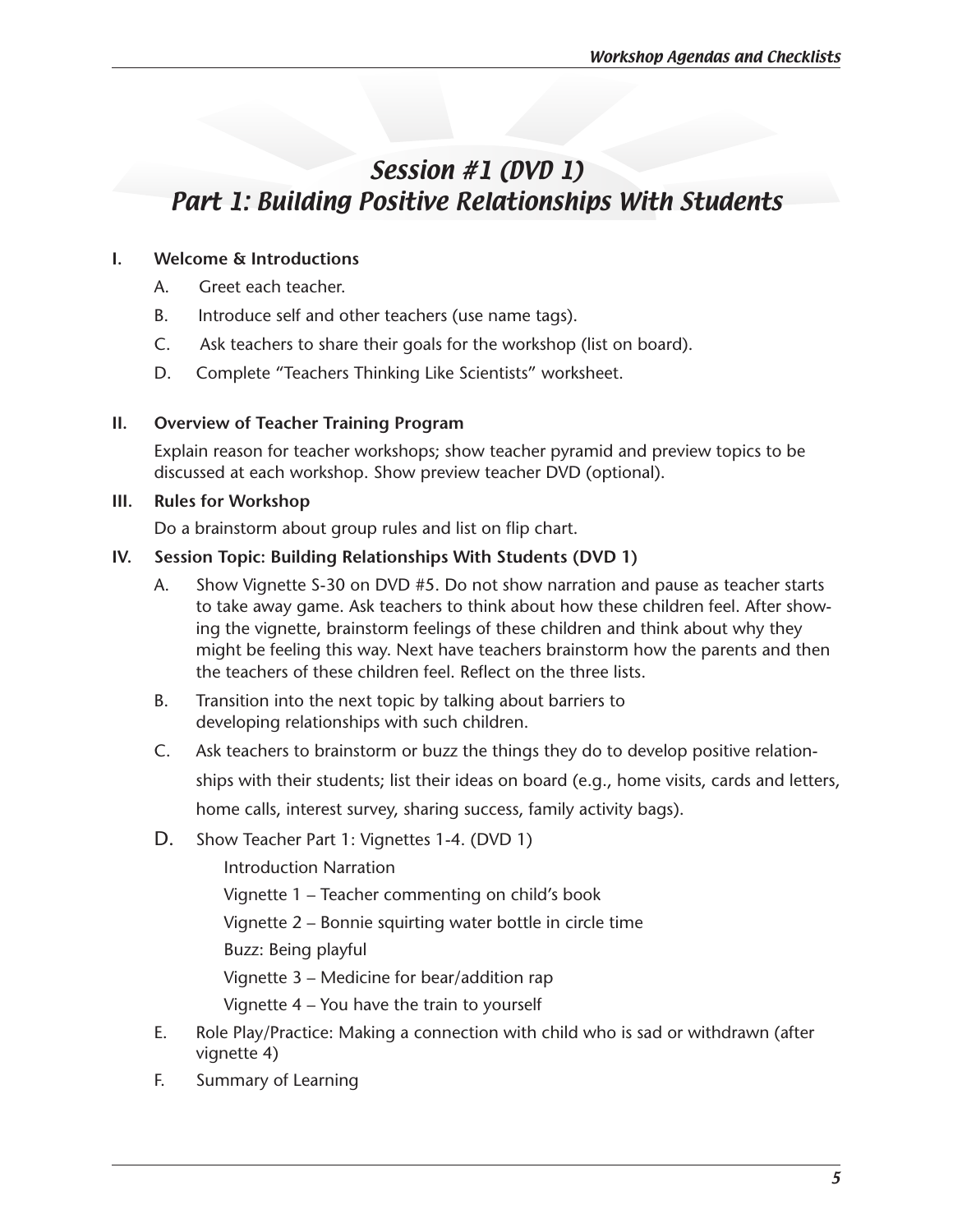# **Key Concepts: Building Relationships (Sessions 1-2)**

- Value of being playful as a teacher e.g., puppets to introduce rules
- Value of showing attention and appreciation as a way of increasing positive child behaviors
- Importance of getting to know parents in order to develop relationship with child
- Importance of extending teacher's contact beyond the classroom (i.e., calls, invitations to parents to visit classroom, etc.)
- Value of building caring environments by honoring the unique qualities of each child
- **V. Complete Teacher Folder Personal Goals for the Week**
- **VI. Review Suggested Practice Activities for Workshop #1 reading chapter**
- **VII. Evaluation**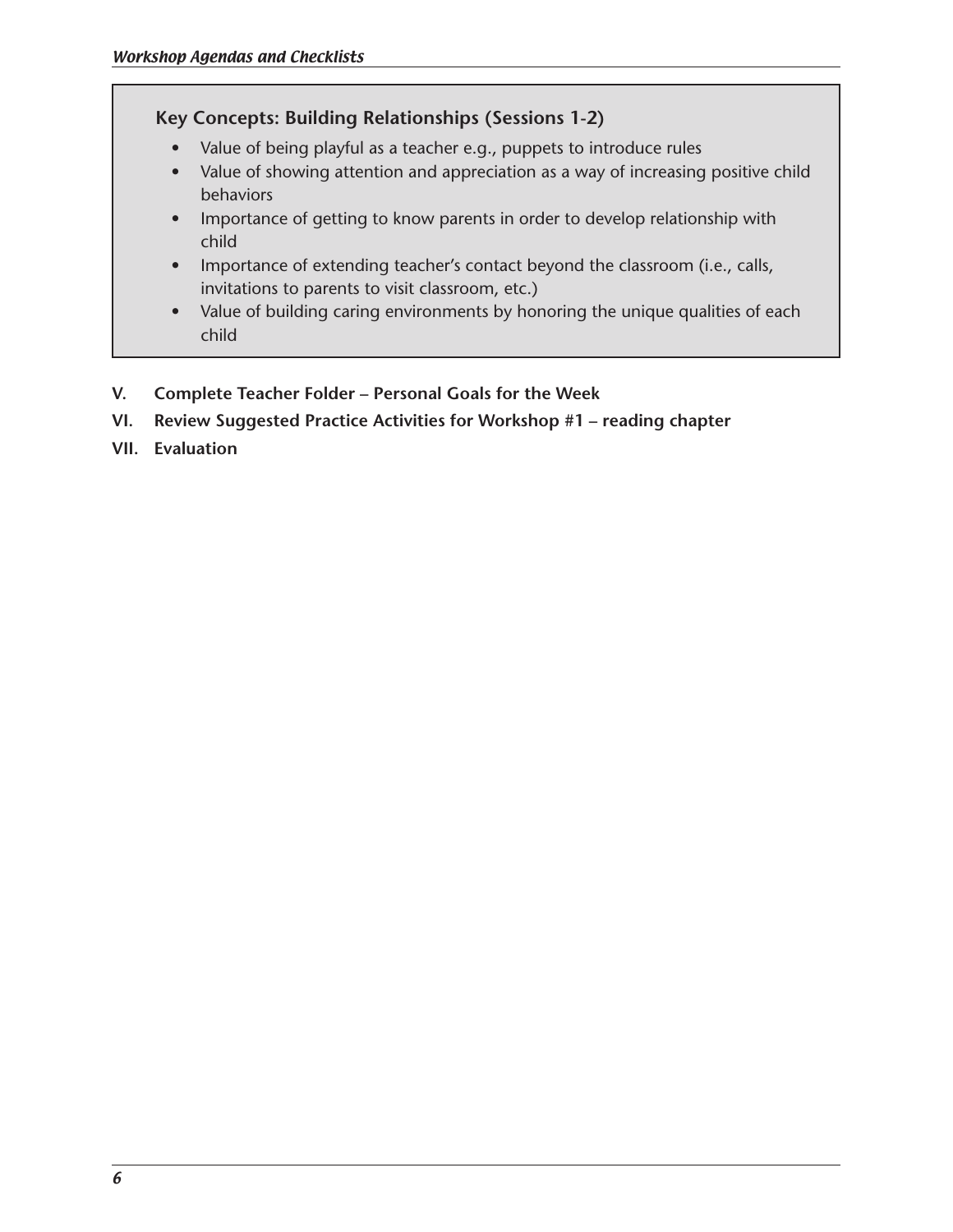# Session #2 (DVD 1) Part 1: Building Positive Relationships With Students continued ~ Partnering with Parents

# **I. Welcome Back**

- A. Feedback on teachers work towards their goals.
- B. Discuss reading assignment and/or any new relationship building strategies teachers tried during the week.

### **II. Review Workshop Rules**

# **III. Continuation of Topic: Building Relationships With Students (DVD 1)**

- A. Show Teacher Part 1: Vignettes 6-12 and S-1. (DVD 1) Vignette S-1 – Special time with Carolyn and Nahom Vignette 6 – Teacher draws metro bus for child Vignette 7 – Individual greetings – Mr H greets students Vignette 9 – "More we get together" Buzz: Hello and good bye rituals; daily greetings Vignette 11 – Discouraged child "see you were able to do this" Vignette 12 – "kicked out of school" (optional)
- B. Role Play/Practices: Responding to a discouraged child (after Vignette 11)
- C. Show Vignette S-2 Carolyn talks with parent
- D. Role Play/Practice: Practice making a connection with a parent either in a phone call or personal meeting (after vignette S-2).
- E. Summary of Learning

# **IV. Complete Teacher Self-Reflection Inventory**

- **V. Set Personal Goals for the Week**
- **VI. Review Classroom Suggested Practice Activities– reading chapter, contacting parents**
- **VII. Evaluation**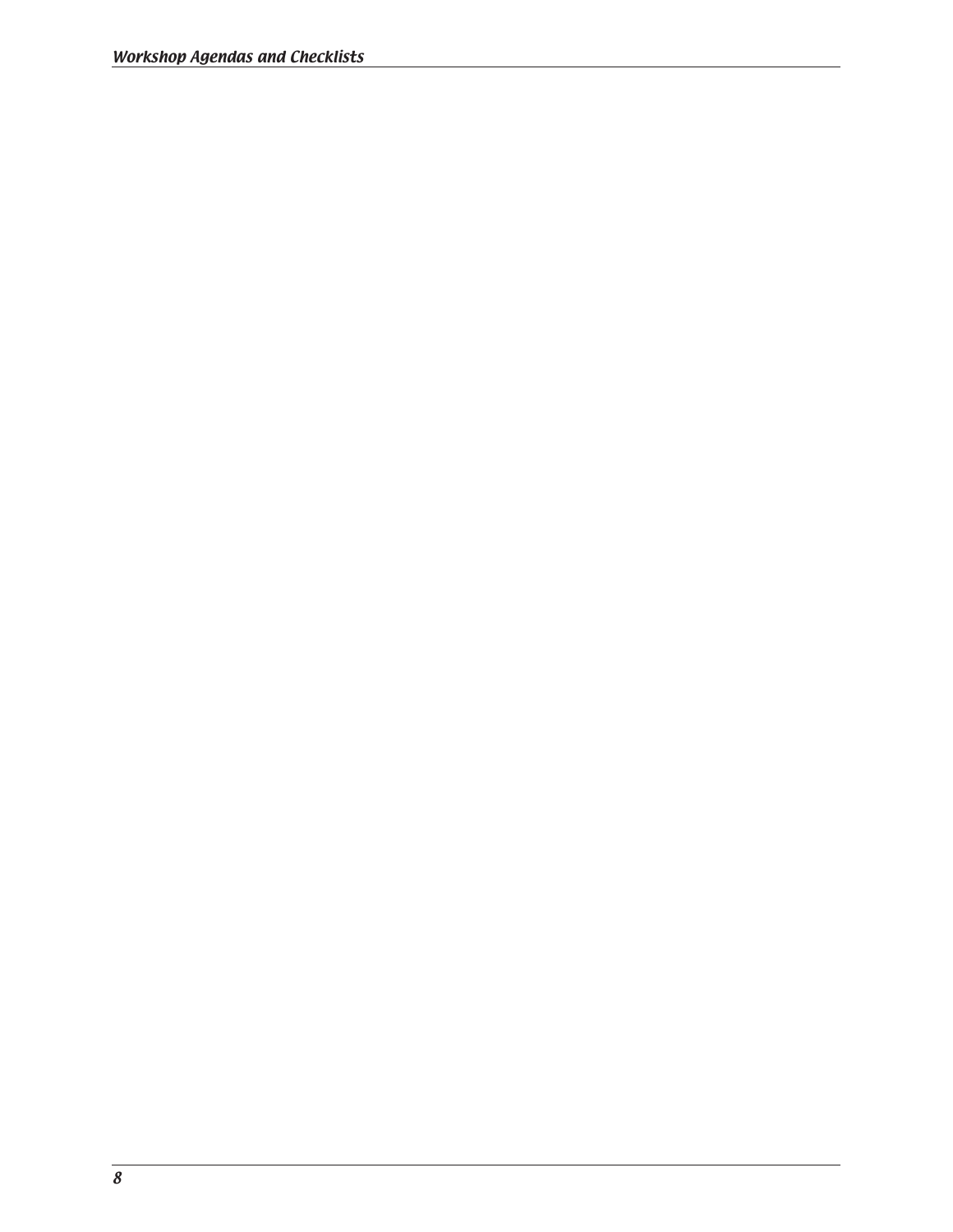# Session #1 & 2 Teacher Checklist: DVD 1 Developing Relationships With Students

| Teacher DVD 1: Vignettes 1-11 Supplemental Vignettes S-1, S-2                                                                                                                                                                                                |  |  |                       |                |    |    |      |            |    |                 |
|--------------------------------------------------------------------------------------------------------------------------------------------------------------------------------------------------------------------------------------------------------------|--|--|-----------------------|----------------|----|----|------|------------|----|-----------------|
| <b>TRAINING SITE:</b><br><b>LEADER NAMES:</b> The contract of the contract of the contract of the contract of the contract of the contract of the contract of the contract of the contract of the contract of the contract of the contract of the contract o |  |  | <b>DATE:</b><br>TIME: |                |    |    |      |            |    |                 |
| VIGNETTES COVERED: (Circle vignettes shown.)                                                                                                                                                                                                                 |  |  |                       |                |    |    |      |            |    |                 |
| <b>Teacher DVD 1:</b><br>Introduction† $1**$ 2† 3† 4†<br>12 <sub>1</sub>                                                                                                                                                                                     |  |  |                       | 5 <sup>7</sup> | 6† | 7† | $8*$ | 9†         | 10 | 11 <sup>†</sup> |
| <b>Supplemental Vignettes in DVD 1:</b>                                                                                                                                                                                                                      |  |  |                       |                |    |    |      |            |    |                 |
| $S-1^{\dagger}$ $S-2^{\dagger}$                                                                                                                                                                                                                              |  |  |                       |                |    |    |      |            |    |                 |
| † Recommended core vignettes for ages 3-8 years<br>* These vignettes are recommended for ages 3-4 years<br>** These vignettes are recommended for ages 5-8 years<br><b>DIDI</b>                                                                              |  |  |                       |                |    |    |      | <b>YES</b> |    | <b>NO</b>       |
| 1. Write the agenda on the board                                                                                                                                                                                                                             |  |  |                       |                |    |    |      |            |    |                 |
| 2. Welcome and make introductions/goals/pyramid                                                                                                                                                                                                              |  |  |                       |                |    |    |      |            |    |                 |
| 3. Make a list of participant goals                                                                                                                                                                                                                          |  |  |                       |                |    |    |      |            |    |                 |
| 4. Explain teaching pyramid                                                                                                                                                                                                                                  |  |  |                       |                |    |    |      |            |    |                 |
| 5. Brainstorm or buzz ideas for building relationships with students                                                                                                                                                                                         |  |  |                       |                |    |    |      |            |    |                 |
| 6. Role Play/Practice – connecting with a withdrawn child<br>and/or discouraged child                                                                                                                                                                        |  |  |                       |                |    |    |      |            |    |                 |
| 7. Role Play/Practice – greetings & rituals                                                                                                                                                                                                                  |  |  |                       |                |    |    |      |            |    |                 |
| 8. Brainstorm or buzz ideas for building relationships with students' _________<br>parents and involving them in their child's learning (review<br>sample letter to parents)                                                                                 |  |  |                       |                |    |    |      |            |    |                 |
| 9. Role Play/Practices - talking to parents                                                                                                                                                                                                                  |  |  |                       |                |    |    |      |            |    |                 |
| 10. Complete and discuss teacher self-reflection inventory for<br>building relationships                                                                                                                                                                     |  |  |                       |                |    |    |      |            |    |                 |
| 11. Encourage teachers to set personal goals                                                                                                                                                                                                                 |  |  |                       |                |    |    |      |            |    |                 |
| 12. Explain importance of completing suggested activities<br>and reading assignments                                                                                                                                                                         |  |  |                       |                |    |    |      |            |    |                 |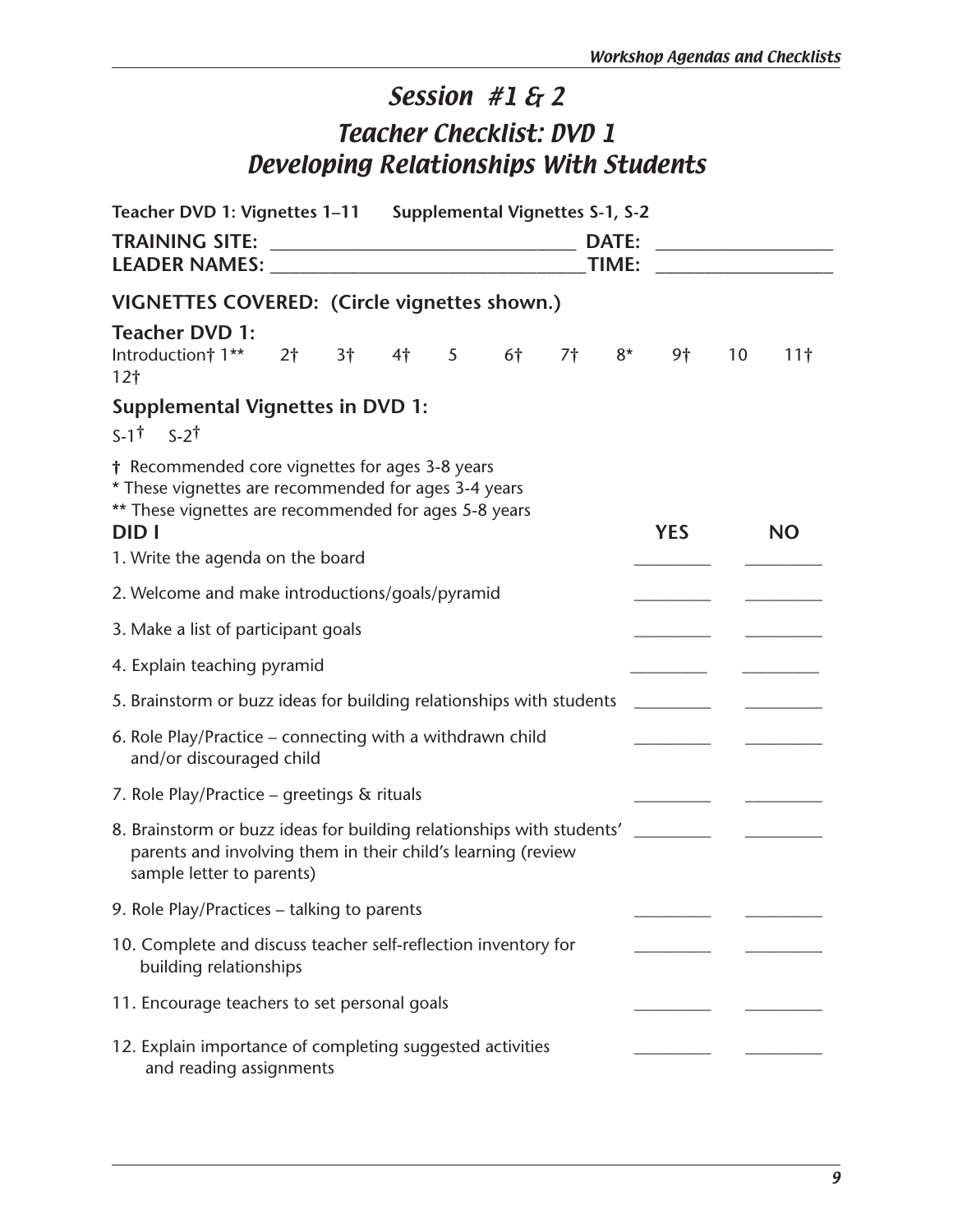# Session #1 & #2 Handouts—DVD 1 Developing Relationships

\_\_\_Teachers Thinking Like Scientists (Goals)

\_\_\_Suggested Activities (2) (Workshop #1)

\_\_\_Building Positive Relationships (Suggested activities)

\_\_\_Blackboard Notes about Building Positive Relationships

\_\_\_Sample Survey Regarding Student's Interests

\_\_\_Ideas for Building Positive Relationships With Students

\_\_\_Teacher Pyramid

\_\_\_Buzz—Building Relationships With Students

\_\_\_Brainstorm—Record Sheet Special Connections

\_\_\_Teacher Self-Reflection Inventory

\_\_\_Evaluations for each session

\_\_\_ Book–*Incredible Teachers: Nurturing Children's Social, Emotional and Academic Competence*. Teachers are recommended to have a copy of this book.

# Other Items to Bring:

Teacher Session Evaluation (in appendix)

Bring Teaching Pyramid and Teaching Tool Kit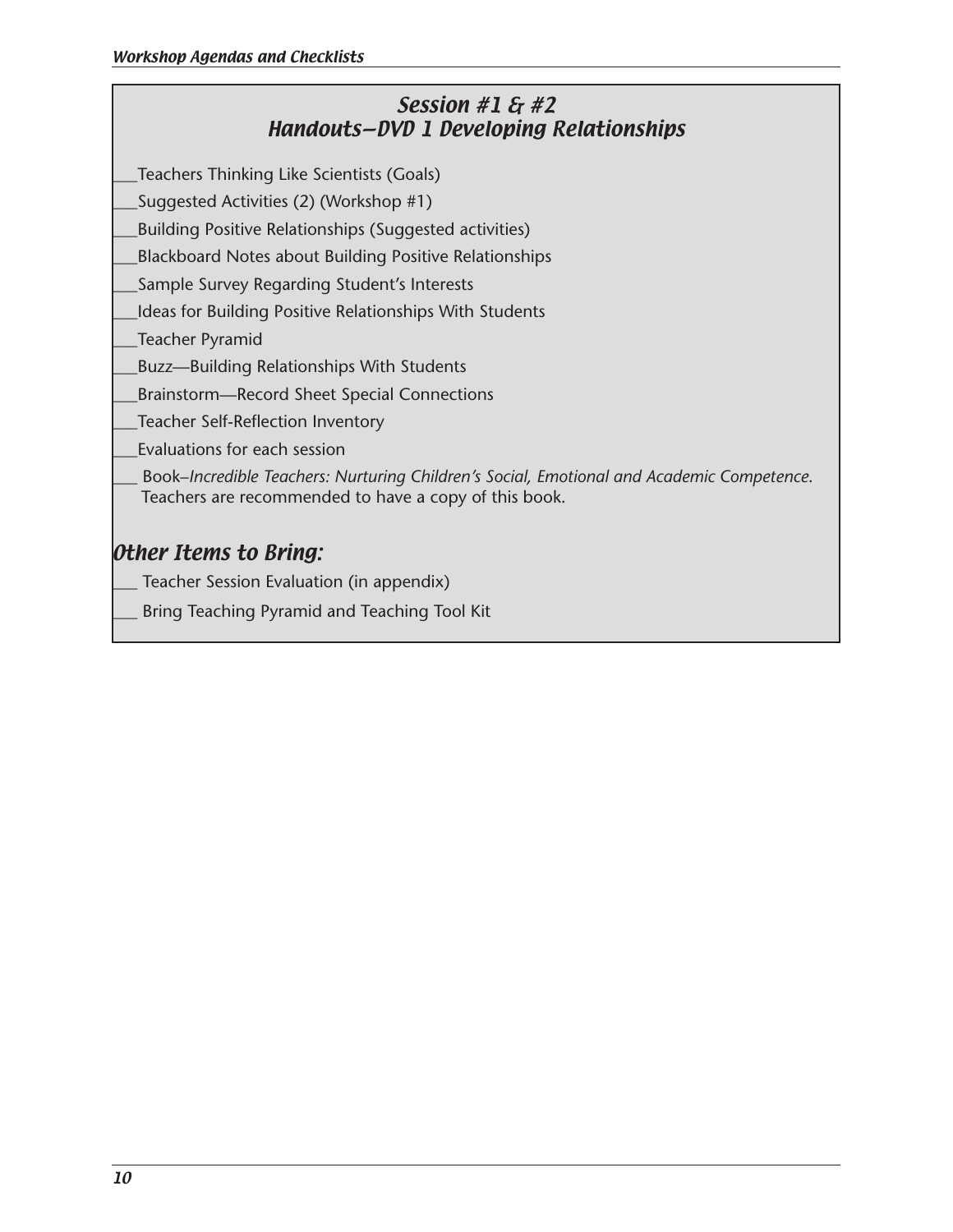# Session #3 (DVD 2) The Proactive Teacher

# **I. Welcome Back**

- A. Feedback on teachers' work towards their goals.
- B. Discuss reading assignment and/or any new relationship building strategies teachers tried with parents or children during the week; role play or practice any difficulties or successes.

# **II. Topic: Proactive Teacher** – **Preventive Approaches (DVD 2)**

# **Rules**

- A. Show Teacher DVD 2: Vignettes 1, S-3, S-4 Vignette Introduction & 1 – Talking about rules Vignette S-3 – Talking about rules
- B. Buzz: Classroom rules
- C. Show Vignette S-4 Dinosaur chip challenge
- D. Show the "Show Me Five" rules poster, or garden glove and rules cards. Model how to use one of them.
- E. Role Play/Practice: Explaining rules or show me five poster to students.

# **Physical Placement**

- A. Buzz: Classroom environment. (Vignettes 2,3) (optional).
- B. Vignette  $4 -$  Gold fish crackers

# **Transitions**

A. Show Vignettes 6-10

 Vignette 6 – Narration and 2-minute warning

 Vignette 7 – Count to ten, Mrs. B.

 Vignette 8 – 3 minutes left to play, Bonnie

 Vignette 9 – Bye-bye bubbles, Bonnie

- Vignette 10 Singing to start circle
- B. Role Play/Practice: Transition from work time to snack or circle time to center time.

# **Schedules**

- A. Buzz: Schedules
- B. Show Vignettes S-5, S-6, S-7, S-8, S-9

 Vignette S-5 – Narration, greetings, classroom jobs, sample schedule

 Vignette S-6 – Transition to small groups

 Vignette S-7 – Opening Dinosaur Circle Time (Jamila)

- Vignette S-9 Wiggle break Tony
- C. Role Play/Practice: Opening circle time
- D. Show sample schedule with pockets and how to use for students with transition problems.

# **Getting and Holding Children's Attention**

A. Show Vignettes 11-20

# **Clear Commands**

- A. Show Vignettes 25 Getting ready for recess; 26 Negative Commands
- B. Buzz: Re-write negative commands in positive language (see handout); practice
- C. Show Vignettes 38 Choice; 39 Get a book
- D. Buzz: Choices that would work in classroom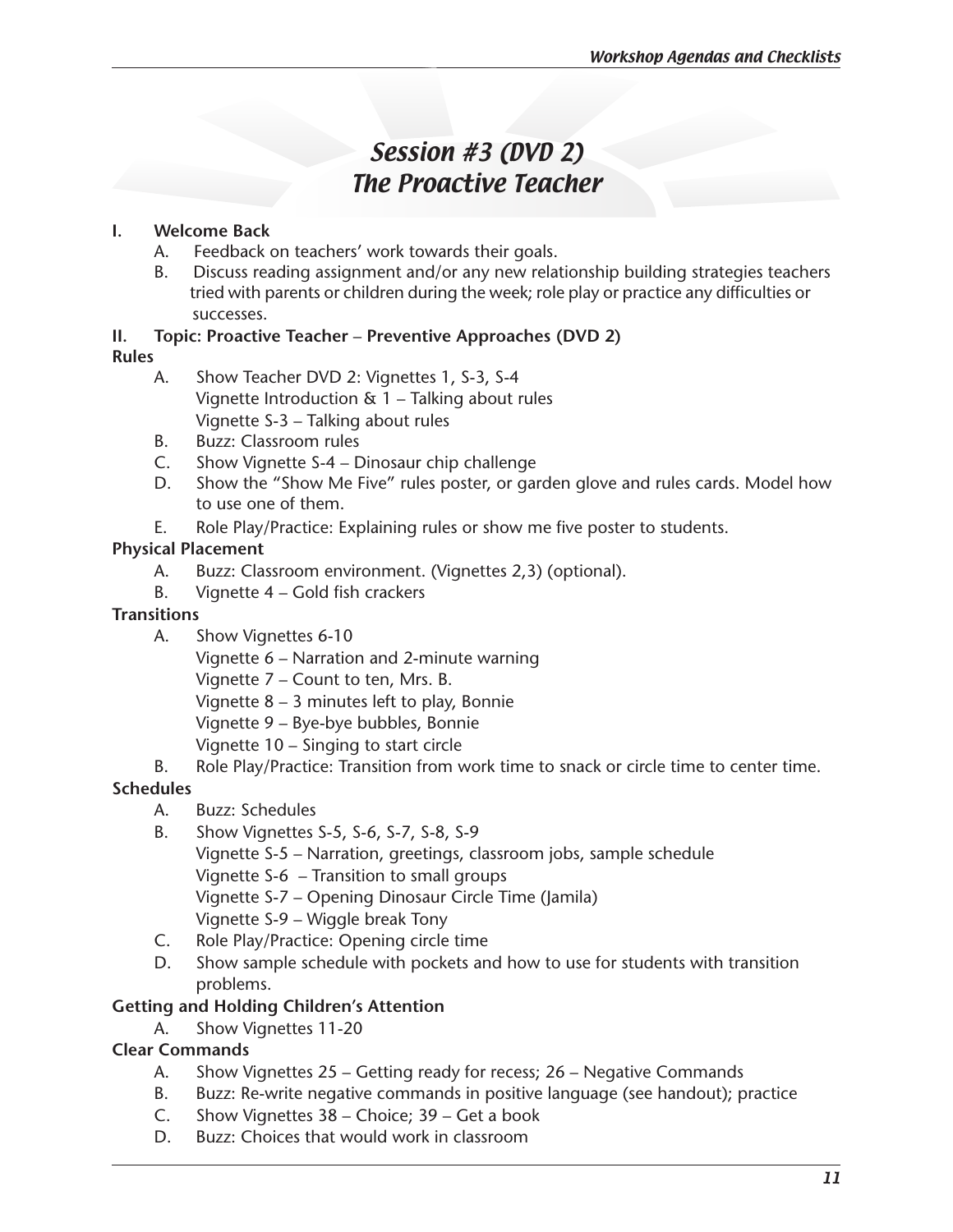### **Nonverbal Signals, Prompts and Reminders**

- A. Introduce Dina cue cards (raised hand up, working hard) and Brainstorm their ideas of nonverbal signals.
- B. Show Vignettes 40, 42, 43
- C. Buzz: Nonverbal signals
- D. Buzz: Realistic developmental expectations
- E. Show Vignette 51 Reminder

# **III. Small Group Activity: Behavior Plan.**

Using the behavior plan sheet explain how to do the first section of the behavior plan. Break up into small groups or buddies to start to develop a behavior plan for a particular student. This should include specific plans for relationship and proactive strategies.

### **Key Concepts: Proactive Strategies**

- Importance of classroom rules and organized environments
- Importance of teaching children to respect individual differences
- Fostering caring through the notion of classroom as community and as family
- Teacher as model–caring for and respecting all children
- Identifying preventive strategies (e.g., redirection, nonverbal cues and signals, warnings, proximity praise, classroom structure and seating plan, clear requests)
- Emphasizing the importance of predictable routines and schedules for difficult students (show schedule)
- Strategies to engage students
- Clear, respectful, positive commands/requests
- Involving parents in understanding classroom rules and extending learning to home (Teacher-to-Parent Home Communication e-letters)

# **IV. Complete Teacher Self-Reflection Inventory (Proactive Teacher)**

- **V. Set Personal Goals**
- **VI. Review Classroom Suggested Practice Activities Reading and Parent Involvement**
- **VII. Evaluation**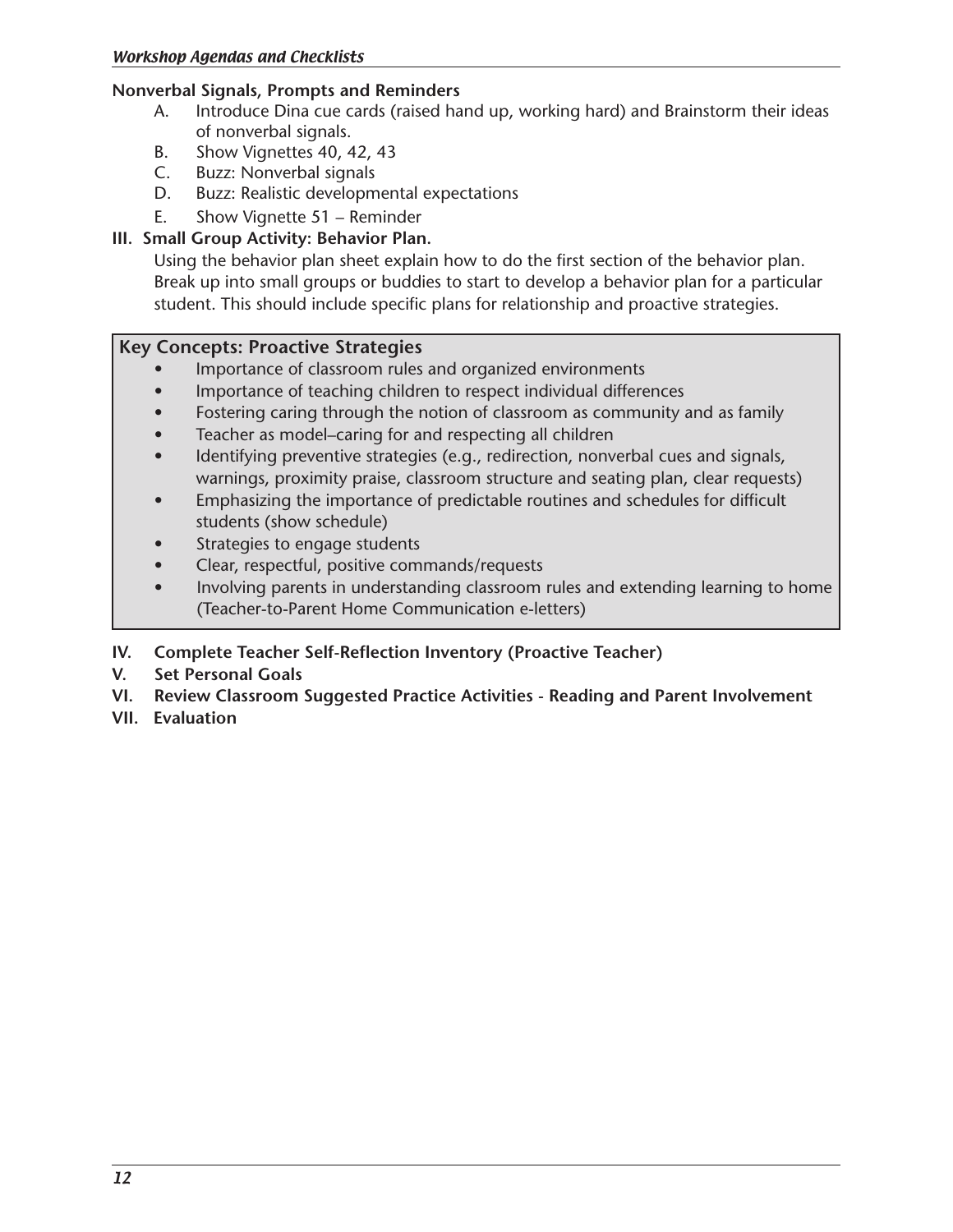# Session #3 Teacher Checklist: DVD 2 — Proactive Teacher

**Teacher DVD 2: Vignettes 1–57 Supplemental Vignettes S-3 to S-9**

|                 | <b>TRAINING SITE:</b><br><b>DATE:</b><br><u> Alexandria de la contrada de la contrada de la contrada de la contrada de la contrada de la contrada de la c</u><br>TIME: |                 |                 |                                                                                                                                                                  |                 |                    |                 |       |    |            |                 |                 |
|-----------------|------------------------------------------------------------------------------------------------------------------------------------------------------------------------|-----------------|-----------------|------------------------------------------------------------------------------------------------------------------------------------------------------------------|-----------------|--------------------|-----------------|-------|----|------------|-----------------|-----------------|
|                 |                                                                                                                                                                        |                 |                 | VIGNETTES COVERED: (Circle vignettes shown.)                                                                                                                     |                 |                    |                 |       |    |            |                 |                 |
|                 | <b>Teacher DVD 2:</b>                                                                                                                                                  |                 |                 |                                                                                                                                                                  |                 |                    |                 |       |    |            |                 |                 |
|                 | Introduction † 1                                                                                                                                                       |                 | $\overline{2}$  | 3                                                                                                                                                                | 4 <sup>†</sup>  | 5                  | 6†              | 7†    | 8† | 9†         | 10 <sup>†</sup> | 11 <sup>†</sup> |
| 12 <sub>1</sub> | 13 <sup>†</sup>                                                                                                                                                        | 14 <sup>†</sup> | 15 <sup>†</sup> | 16                                                                                                                                                               |                 | $17†$ 18 $\dagger$ | 19 <sub>1</sub> | 20†   | 21 | 22         | 23              | 24              |
| 25 <sup>†</sup> | 26 <sup>†</sup>                                                                                                                                                        | 27              | 28              | 29                                                                                                                                                               | 30 <sup>2</sup> | 31                 | 32 <sub>1</sub> | 33    | 34 | 35         | 36              | 37              |
| 38†             | 39†                                                                                                                                                                    | 40 <sup>†</sup> | 41              | 42 <sup>†</sup>                                                                                                                                                  | 43 <sup>†</sup> | 44                 | 45              | $46*$ | 47 | 48         | 49              | 50              |
| 51 <sup>†</sup> | 52                                                                                                                                                                     | 53              | 54              | 55                                                                                                                                                               | 56              | 57 <sup>†</sup>    |                 |       |    |            |                 |                 |
|                 |                                                                                                                                                                        |                 |                 | Supplemental Vignettes in DVD 2: (for students with behavior problems)                                                                                           |                 |                    |                 |       |    |            |                 |                 |
| $S-3$ † $S-4$   |                                                                                                                                                                        |                 |                 | $S-5$ † $S-6$ $S-7$ † $S-8$                                                                                                                                      |                 | $S-91$             |                 |       |    |            |                 |                 |
|                 |                                                                                                                                                                        |                 |                 | † Recommended core vignettes for ages 3-8 years<br>* These vignettes are recommended for ages 3-4 years<br>** These vignettes are recommended for ages 5-8 years |                 |                    |                 |       |    |            |                 |                 |
| <b>DID</b> I    |                                                                                                                                                                        |                 |                 |                                                                                                                                                                  |                 |                    |                 |       |    | <b>YES</b> |                 | <b>NO</b>       |
|                 | 1. Write the agenda on the board                                                                                                                                       |                 |                 |                                                                                                                                                                  |                 |                    |                 |       |    |            |                 |                 |
|                 |                                                                                                                                                                        |                 |                 | 2. Review classroom activities and readings                                                                                                                      |                 |                    |                 |       |    |            |                 |                 |
|                 |                                                                                                                                                                        |                 |                 | 3. Present rationale for proactive approaches                                                                                                                    |                 |                    |                 |       |    |            |                 |                 |
|                 | learning fun (handouts)                                                                                                                                                |                 |                 | 4. Role Play/Practices - classroom rules, nonverbal cues,<br>environment, routines, schedules and transitions and making                                         |                 |                    |                 |       |    |            |                 |                 |
|                 |                                                                                                                                                                        |                 |                 | 5. Role Play/Practice - opening circle time                                                                                                                      |                 |                    |                 |       |    |            |                 |                 |
|                 | attention (use handouts)                                                                                                                                               |                 |                 | 6. Brainstorm or buzz teacher suggestions for holding students'                                                                                                  |                 |                    |                 |       |    |            |                 |                 |
|                 |                                                                                                                                                                        |                 |                 | 7. Brainstorm or buzz and practice positive commands-<br>rewrite commands (use handout)                                                                          |                 |                    |                 |       |    |            |                 |                 |
|                 |                                                                                                                                                                        |                 |                 | 8. Buzz – developmental expectations                                                                                                                             |                 |                    |                 |       |    |            |                 |                 |
|                 |                                                                                                                                                                        |                 |                 | 9. Break out groups to begin behavior plans                                                                                                                      |                 |                    |                 |       |    |            |                 |                 |
|                 |                                                                                                                                                                        |                 |                 | 10. Set up buddies & explain rationale                                                                                                                           |                 |                    |                 |       |    |            |                 |                 |
|                 | reading assignments                                                                                                                                                    |                 |                 | 11. Explain importance of completing suggested activities and                                                                                                    |                 |                    |                 |       |    |            |                 |                 |
|                 |                                                                                                                                                                        |                 |                 | 12. Teachers complete teacher self-reflection inventory<br>for proactive teaching and set personal goals                                                         |                 |                    |                 |       |    |            |                 |                 |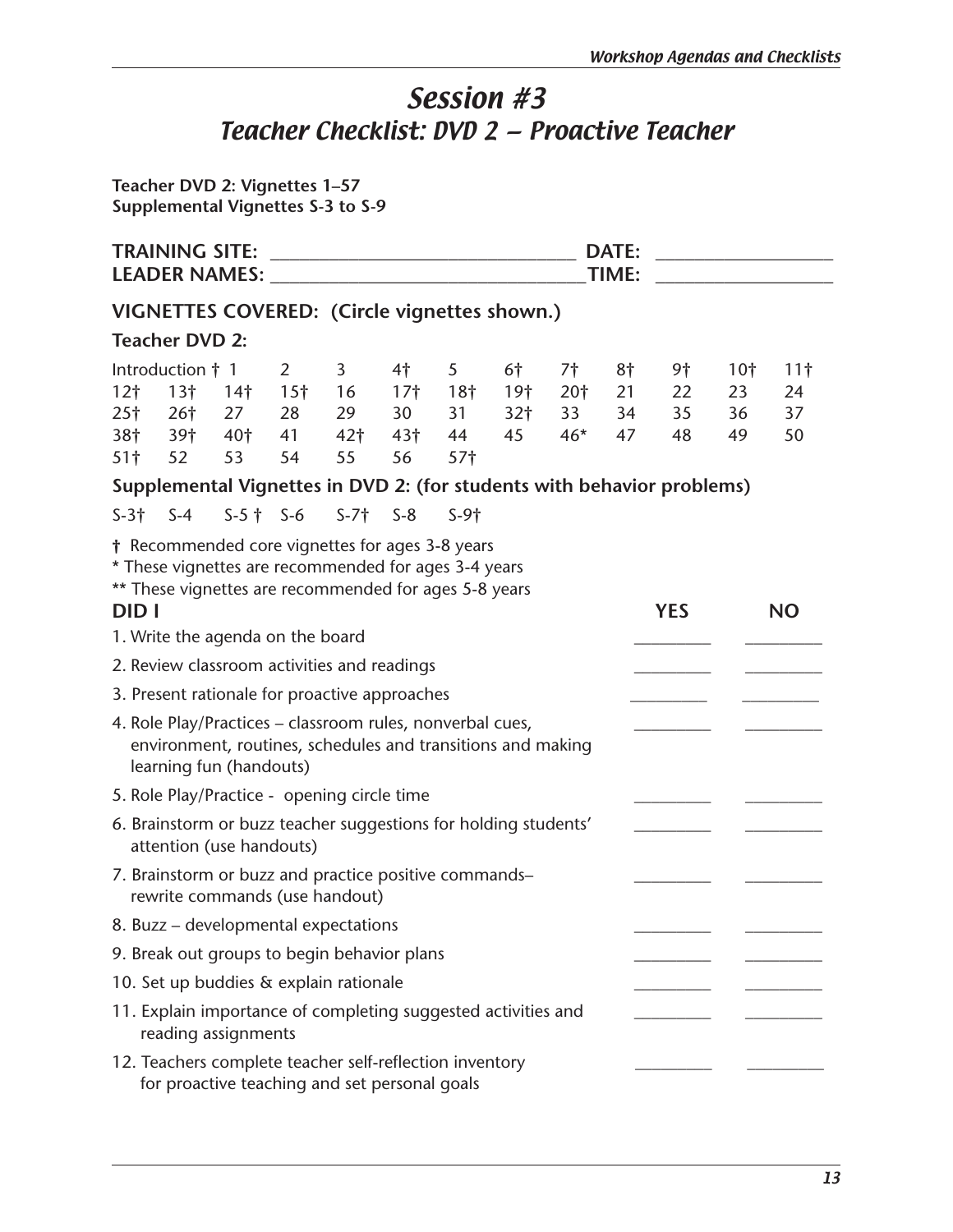# Session #3 (DVD 2) Handouts— Proactive Teacher

\_\_\_Suggested Activities (Workshop #1)

\_\_\_Proactive Teacher (Suggested activities)

\_\_\_Blackboard Notes about Preventing Problems

\_\_\_Show Me Five handout

\_\_\_Examples of Nonverbal Signals

\_\_\_Workshop #1 Behavior Plan Sheet

\_\_\_Functional Assessment Behavior Plan Checklist

\_\_\_Buzz—Classroom Schedule, Classroom Rules and Classroom Environment

\_\_\_Buzz—Promoting Responsibility, Changing Students' Negative Reputation

\_Buzz—Goal Setting and Nonverbal Cues

\_\_\_Brainstorm—Rewriting Commands

\_\_\_Teacher-to-Parent Communication Home Activity – Classroom and Family Rules

\_\_\_Teacher Self-Reflection Inventory (to be used in every workshop)

\_\_\_Evaluations for each session

\_\_\_Book–*Incredible Teachers: Nurturing Children's Social Emotional and Academic Competence*

# Other Things to Bring:

Laminated Rules Cue Cards & "Show Me Five" poster and/or School Rules garden glove

\_\_\_Prizes (e.g. "I can listen" stickers, hand stamps, bubbles, hand lotion, etc.)

\_\_\_DVDs

\_\_\_Pocket Schedule

\*See Teacher-to-Parent Communication Letters (Family Classroom Rules & Encouraging Your Child's Social Skills) on website

http://www.incredibleyears.com/Resources/TP.asp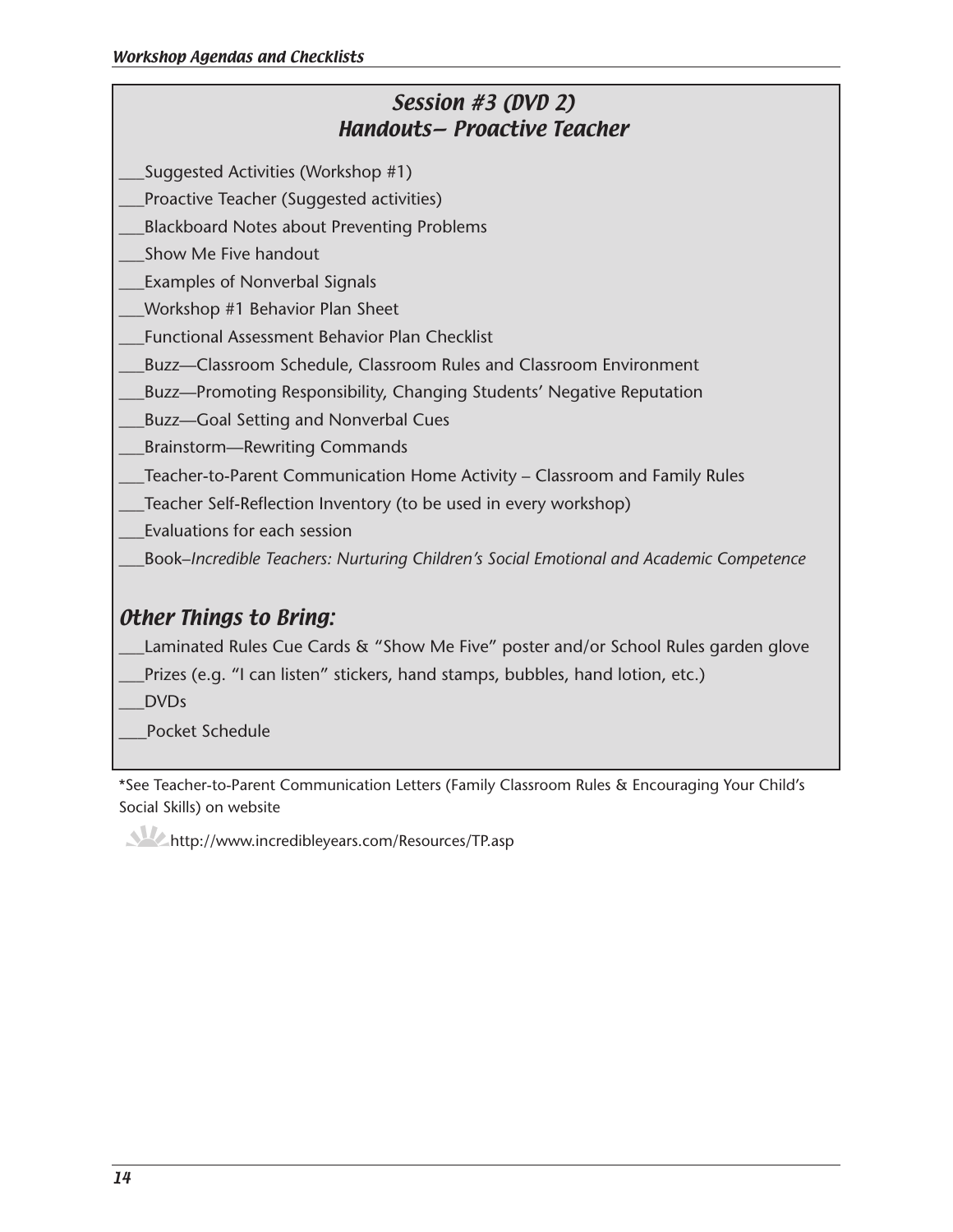# Session #4 (DVD 3) Teacher Attention, Academic Coaching, Encouragement & Praise

# **I. Welcome Back**

- A. Discuss experiences with suggested activities and goals from prior session (proactive strategies and behavior plan).
- B. Ask about buddy calls.
- **II. Review and Catch Up Proactive Teacher Session complete if not finished prior session.**

# **III. New Topic: Teacher Attention, Coaching, Encouragement & Praise**

- A. Brainstorm: Advantages of using praise. Then brainstorm barriers to being able to praise students.
- B. Begin DVD 3: Introduction Narration
- C. Show Vignettes 1-4 Identify target behaviors

# **Academic Coaching**

- A. Brainstorm/Buzz: Academic Coaching scripts and concepts
- B. Role Play/Practice: Academic coaching in large and small groups Whole Group Role Play: Ask 2–3 teachers to be students and one to be a teacher. While the "children" play, ask teachers to demonstrate academic coaching. Audience can also offer coaching comments. Follow by small group role play of academic coaching.

# **Value of Specific Labeled Praise**

- A Identify target behavior for labeled praise and value of academic coaching
- B. Show Vignettes 5, 6, 7 Labeling praise
- C. Buzz: Encouraging words<br>D. Show Vianettes 8, 9 Imp
- Show Vignettes  $8, 9$  Improving praise
- E. Buzz/Brainstorm: Statements teachers use to praise
- F. Show vignette 10 and replay vignette with academic coaching and praise

# **Key Concepts: Teacher Attention, Coaching & Praise (Sessions 4-6)**

• Value of praise and encouragement being used by teachers to increase children's positive self-talk, to help them learn to self-evaluate and to promote prosocial behaviors

• Help teachers understand the perspective of children who have conduct problems & ADHD (negative self-talk, difficulty receiving praise, need for scaffolding, inability to self-evaluate, difficulty reading social cues, mistrust of adults, etc.)

• Help teachers to understand the importance of using academic, persistence, social and emotion coaching with students

- Model ways to promote positive self-praise
- Setting up regular compliment circle times
- Identifying positive opposite behaviors
- Involving parents in persistence and social coaching at home

# **IV. Goal setting – make list of academic behaviors to coach**

**V. Review Classroom Suggested Practice Activities** 

**VI. Evaluation**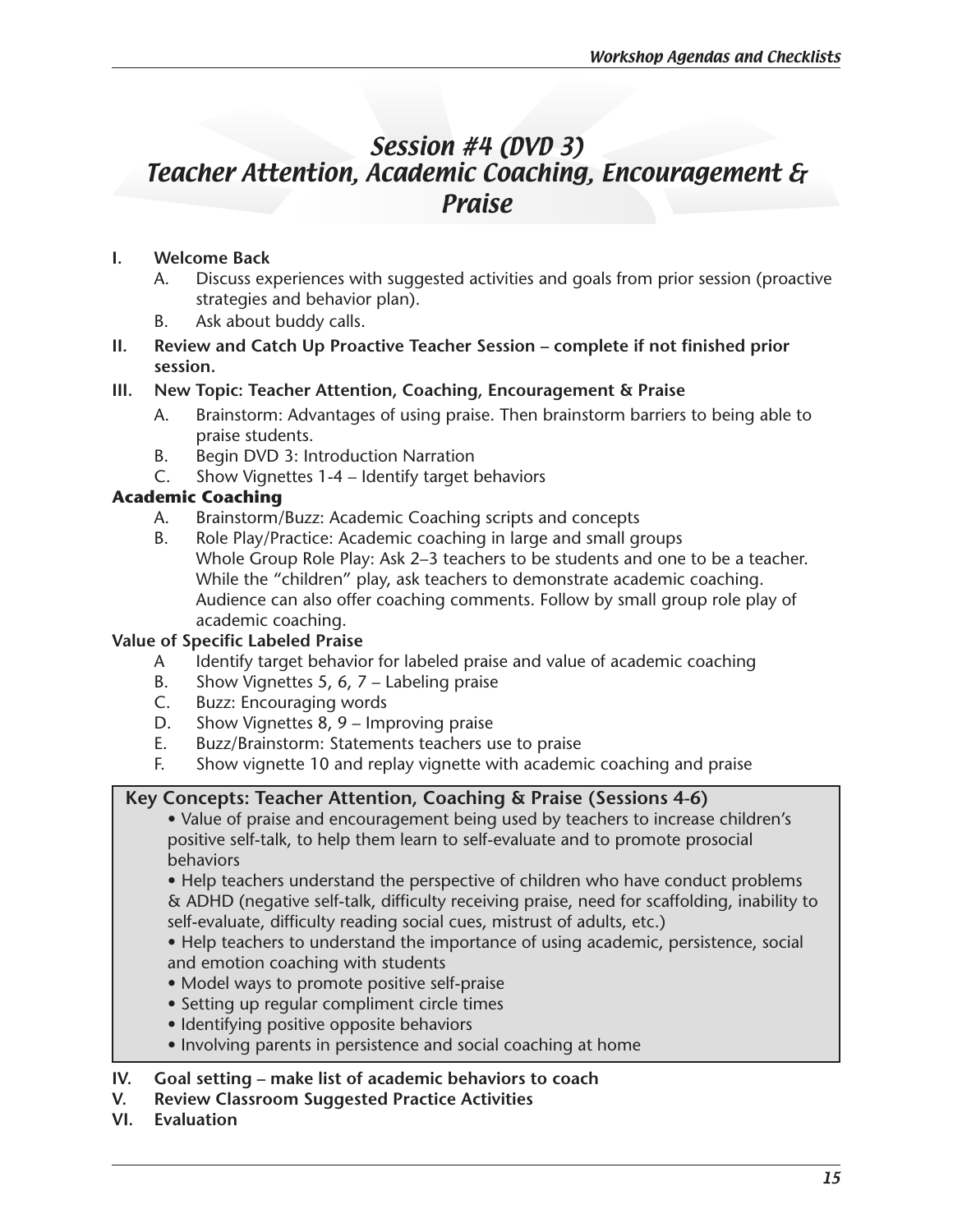# Session #5 (DVD 3) Teacher Attention, Social Coaching, Encouragement & Praise **Continued**

### **I. Welcome Back**

- A. Discuss experiences with academic coaching and praise goals from prior session.
- B. Ask about buddy calls.

### **II. Topic: Promoting Social Competence with Praise**

- A. Show Vignettes 12 and 13
- B. Buzz: Social behaviors to praise
- C. Show Vignettes 15, 16
- D. Role Play/Practice: Praising social behaviors Vignette Narration before Vignette 18 – All students Vignette 19 – Bonnie

### **III. Topic: Social Coaching**

- A. Show Vignettes 12-24 (select)
	- Vignette S-10 Teacher as coach social skills/Juanu waiting
	- Vignette S-11 Praising social skills, problem solving/Juanu sharing/Frankie
- B. Buzz: Social Coaching scripts
- C. Role Play/Practice: Social coaching in large group and then small groups

#### **IV. Proximal Praise**

- A. Vignette 20 Asian teacher, team compliments Vignette 22 – Bonnie, sharing, waiting
- B. Role Play/Practice: Proximal praise

### **V. Topic: Involving Parents in Coaching and Praising Targeted Behaviors**

- A. Discuss IY letters to parents from teachers (see handout)
- B. Role Play/Practice: Discussion with parents about targeted social, emotional and academic behaviors to coach and praise
- **VI. Goal Setting** – **Make list of social behaviors to praise**
- **VII. Complete Teacher Self-Reflection Inventory Praise** Teachers complete this checklist and determine goals
- **VIII. Set Personal Goals**
- **IX. Review Classroom Suggested Practice Activities**
- **X. Evaluation**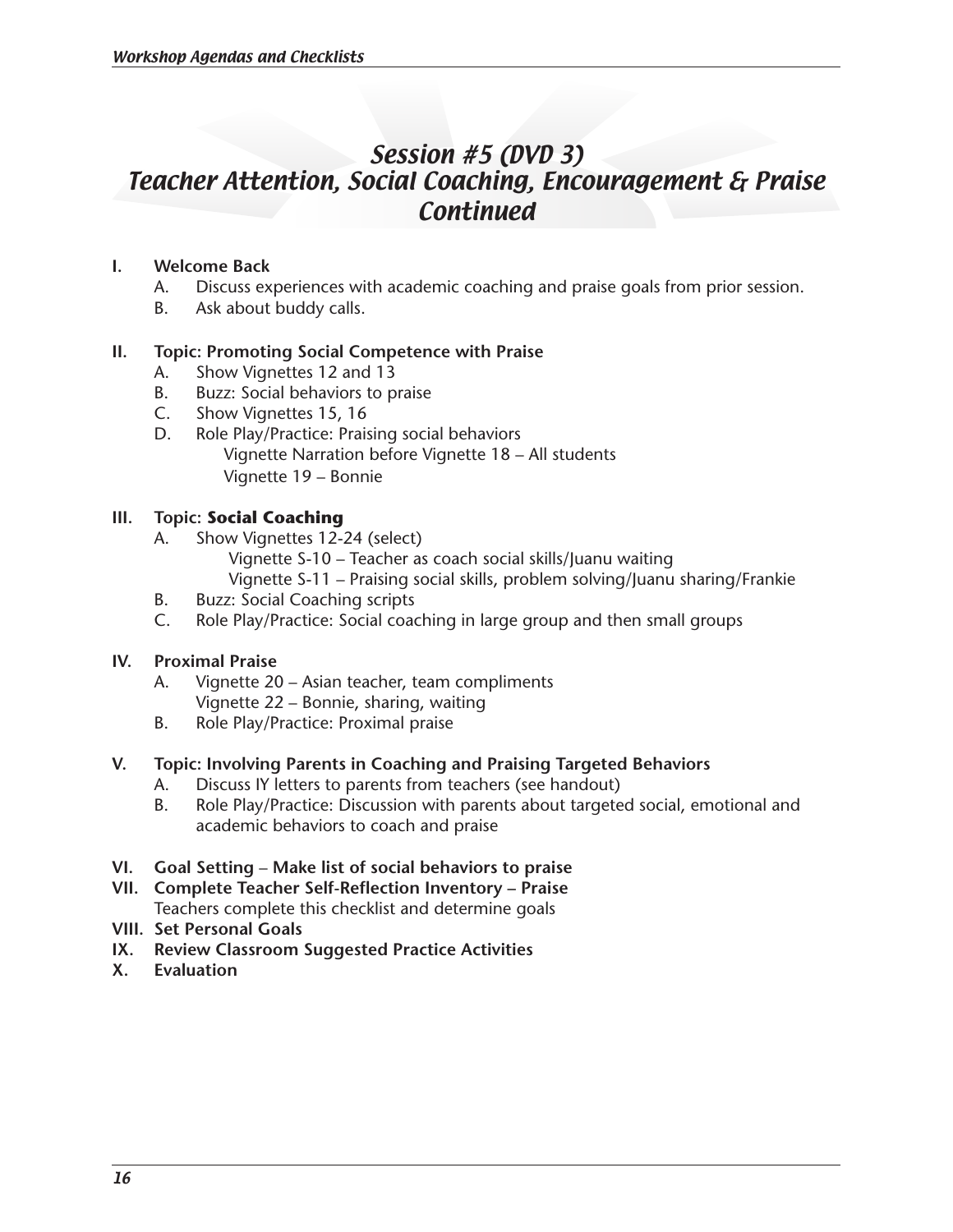# Session #6 (DVD 3 & 7) Teacher Attention, Persistence Coaching, Encouragement & Praise Continued

# **I. Welcome Back**

- A. Discuss experiences with social coaching and praise goals from prior session.
- B. Ask about buddy calls.

### **II. Topic: Promoting Self-Esteem and Persistence Coaching**

- A. Show Narration before Vignette 25 Intrinsic vs extrinsic praise Vignette 25 – Good thinking, persistence coaching
- B. Buzz: Persistence coaching words and scripts
- C. Show Vignette 28, 29
- D. Role Play/Practice: Persistence coaching
- E. Show Vignette 31 Positive forecasting
- F. Buzz: Positive forecasting

### **III. General Praise to Others**

- A. Vignettes 33, 35 Teaching responsibility
- B. Vignette 37 Friendship skills Bonnie
- C. Vignette 40 Hard stuff
- D. Buzz: "Positive opposites"
- E. Vignette  $41$  Doubling the impact
- F. Practice praising another teacher in group and discuss importance of praising parent and positive messages home (after Vignette 41)

### **IV. Children Learning Self-Praise & to Compliment Others**

- A. Vignettes 42-47
- B Practice prompting children to praise (after vignette 44 Ben chooses a friend)
- C. Compliment Circle S-12 Peter Vignette S-13 – Compliment song Vignette 49 – Applause self

### **V. Physical Warmth**

- A. Vignettes 52, 53
- **VI. Topic: Emotion Coaching DVD 7 (optional, more coaching will be covered in last problem solving unit)** 
	- A. Vignettes S-42 Social and Emotion Coaching 4 boys & Jamila, Puzzle
	- B. Buzz: Words and emotion coaching scripts to promote emotional literacy

### **VII. Small Group Activity Behavior Plan**

Using the behavior plan sheet for this unit, continue working on behavior plan where emphasis is now on adding various coaching methods and targeted positive opposite behaviors to praise for individual students. Break up into small groups or buddies to work on these behavior plans.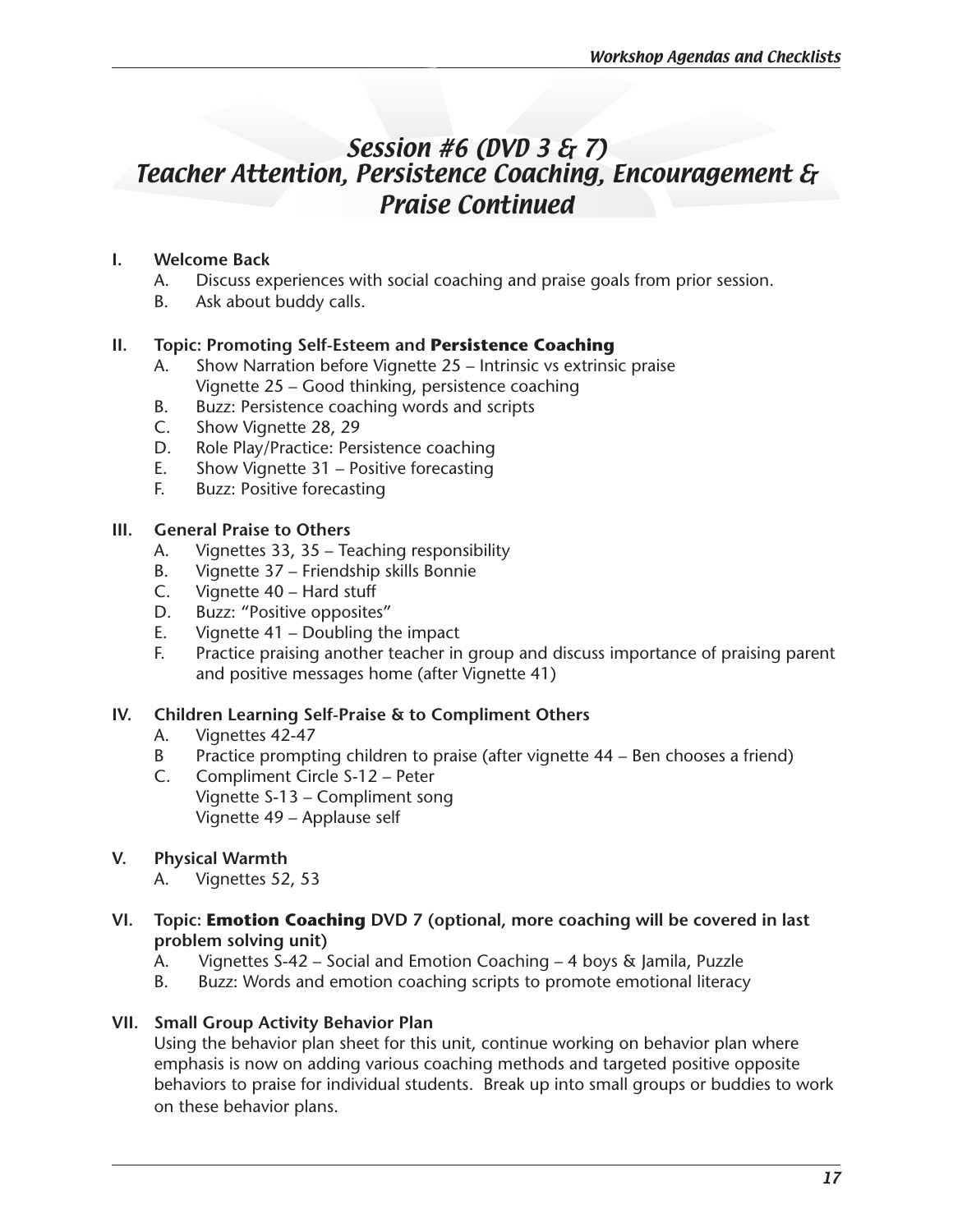- **VIII. Review Teacher Self-Reflection Inventory and Set Personal Goals**
- **IX. Review Classroom Suggested Practice Activities**
- **Evaluation**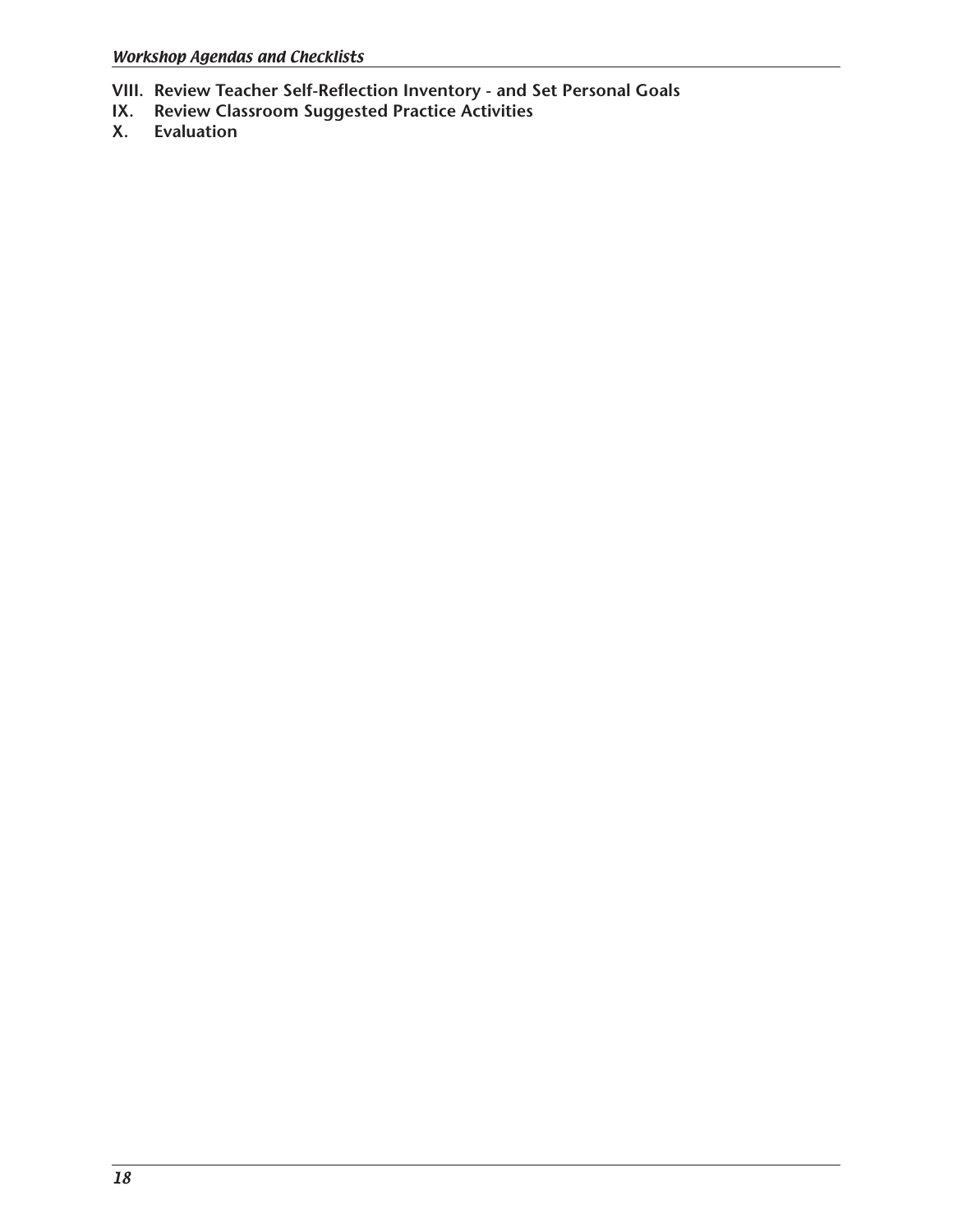# Sessions #4,5,6

# Teacher Checklist: DVD 3 — Teacher Attention, Encouragement, Coaching Methods & Praise

**Teacher DVD 3: Vignettes 1–56 Supplemental Vignettes: S-10 TO S-13** 

|                                       | <b>TRAINING SITE:</b>                                                                       |                           |                                              |                                                                       |                               | <b>LEADER NAMES:</b> The contract of the contract of the contract of the contract of the contract of the contract of the contract of the contract of the contract of the contract of the contract of the contract of the contract o |                                      |                                       | <b>DATE:</b><br>TIME:             |                                                |                       |                                      |
|---------------------------------------|---------------------------------------------------------------------------------------------|---------------------------|----------------------------------------------|-----------------------------------------------------------------------|-------------------------------|-------------------------------------------------------------------------------------------------------------------------------------------------------------------------------------------------------------------------------------|--------------------------------------|---------------------------------------|-----------------------------------|------------------------------------------------|-----------------------|--------------------------------------|
|                                       |                                                                                             |                           |                                              |                                                                       |                               | VIGNETTES COVERED: (Circle vignettes shown.)                                                                                                                                                                                        |                                      |                                       |                                   |                                                |                       |                                      |
|                                       | <b>Teacher DVD 3:</b>                                                                       |                           |                                              |                                                                       |                               |                                                                                                                                                                                                                                     |                                      |                                       |                                   |                                                |                       |                                      |
| 12 <sub>1</sub><br>$25**$<br>38<br>51 | Introduction† 1†<br>13 <sup>†</sup><br>26<br>39<br>52 <sub>†</sub>                          | 14<br>27<br>$40**$<br>53† | 2 <sup>†</sup><br>$15***$<br>28†<br>41<br>54 | 3†<br>16 <sup>†</sup><br>$29**$<br>42 <sub>1</sub><br>55 <sup>†</sup> | 4†<br>$17*$<br>30<br>43<br>56 | 5 <sup>†</sup><br>18 <sub>1</sub><br>31 <sup>†</sup><br>44 <sup>†</sup>                                                                                                                                                             | 6†<br>19 <sub>1</sub><br>32<br>- 45† | 7†<br>20†<br>$33*$<br>46 <sup>†</sup> | 8†<br>21<br>34<br>47 <sup>†</sup> | 9†<br>22 <sup>†</sup><br>35 <sup>†</sup><br>48 | 10<br>23<br>36<br>49† | 11<br>24<br>$37*$<br>50 <sub>1</sub> |
|                                       | <b>Supplemental Vignettes:</b>                                                              |                           |                                              |                                                                       |                               |                                                                                                                                                                                                                                     |                                      |                                       |                                   |                                                |                       |                                      |
|                                       | S-10*† S-11*† S-12† S-13†                                                                   |                           |                                              |                                                                       |                               |                                                                                                                                                                                                                                     |                                      |                                       |                                   |                                                |                       |                                      |
| <b>DID</b> I                          |                                                                                             |                           |                                              |                                                                       |                               | † Recommended core vignettes for ages 3-8 years<br>* These vignettes are recommended for ages 3-4 years<br>** These vignettes are recommended for ages 5-8 years                                                                    |                                      |                                       |                                   | <b>YES</b>                                     |                       | <b>NO</b>                            |
|                                       | 1. Write the agenda on the board                                                            |                           |                                              |                                                                       |                               |                                                                                                                                                                                                                                     |                                      |                                       |                                   |                                                |                       |                                      |
|                                       | 2. Go over the prior suggested practice activities<br>(behavior plan, proactive strategies) |                           |                                              |                                                                       |                               |                                                                                                                                                                                                                                     |                                      |                                       |                                   |                                                |                       |                                      |
|                                       | 3. Explain the rationale for coaching methods                                               |                           |                                              |                                                                       |                               |                                                                                                                                                                                                                                     |                                      |                                       |                                   |                                                |                       |                                      |
|                                       | 4. Role Play/Practice Academic coaching<br>(large + small groups)                           |                           |                                              |                                                                       |                               |                                                                                                                                                                                                                                     |                                      |                                       |                                   |                                                |                       |                                      |
|                                       | 5. Buzz: Social coaching statements/scripts                                                 |                           |                                              |                                                                       |                               |                                                                                                                                                                                                                                     |                                      |                                       |                                   |                                                |                       |                                      |
|                                       | 6. Target behaviors to praise                                                               |                           |                                              |                                                                       |                               |                                                                                                                                                                                                                                     |                                      |                                       |                                   |                                                |                       |                                      |
|                                       | 7. Role Play/Practice Social coaching<br>(large + small groups)                             |                           |                                              |                                                                       |                               |                                                                                                                                                                                                                                     |                                      |                                       |                                   |                                                |                       |                                      |
|                                       | 8. Introduce compliment circle (S-12, S-13)                                                 |                           |                                              |                                                                       |                               |                                                                                                                                                                                                                                     |                                      |                                       |                                   |                                                |                       |                                      |
|                                       | 9. Buzz - Persistence Coaching scripts                                                      |                           |                                              |                                                                       |                               |                                                                                                                                                                                                                                     |                                      |                                       |                                   |                                                |                       |                                      |
|                                       | 10. Role Play/Practice Persistence coaching                                                 |                           |                                              |                                                                       |                               |                                                                                                                                                                                                                                     |                                      |                                       |                                   |                                                |                       |                                      |
|                                       | (use Buzz handout)                                                                          |                           |                                              |                                                                       |                               | 11. Buzz-Labeled Praise & Encouraging & Persistence Statements                                                                                                                                                                      |                                      |                                       |                                   |                                                |                       |                                      |
|                                       | (use Buzz handout)                                                                          |                           |                                              |                                                                       |                               | 12. Buzz-Self-Encouragement Bubble for Students                                                                                                                                                                                     |                                      |                                       |                                   |                                                |                       |                                      |
|                                       | social behavior                                                                             |                           |                                              |                                                                       |                               | 13. Role Play/Practice-Proximal Praise & Praising positive                                                                                                                                                                          |                                      |                                       |                                   |                                                |                       |                                      |
|                                       | 14. Buzz-Positive Forecasting Statements                                                    |                           |                                              |                                                                       |                               |                                                                                                                                                                                                                                     |                                      |                                       |                                   |                                                |                       |                                      |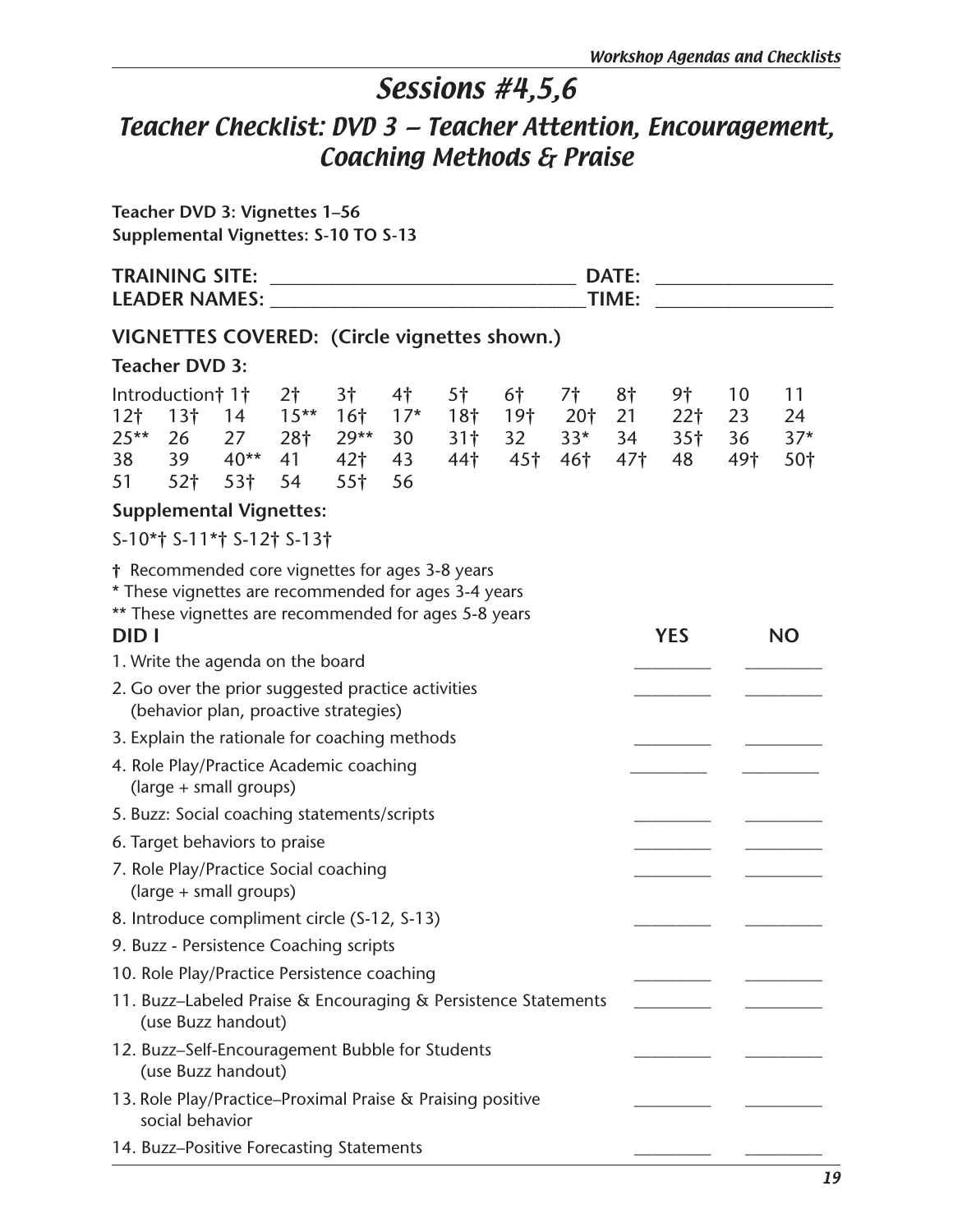### Workshop Agendas and Checklists

| <b>DIDI</b>                                                                                                       | YES |  |
|-------------------------------------------------------------------------------------------------------------------|-----|--|
| 15. Buzz-"Positive Opposite" exercise                                                                             |     |  |
| 16. Role Play/Practice ignore combined with praise for<br>positive opposite                                       |     |  |
| 17. Buzz (or Role Play/Practice)–Teaching Children to<br>compliment each other                                    |     |  |
| 18. Buzz: Emotion Coaching Scripts                                                                                |     |  |
| 19. Role play/Practice: Emotion coaching                                                                          |     |  |
| 18. Discuss the importance of phone calls home to tell parents of<br>child's days and happy grams home to parents |     |  |
| 19. Have small groups of teachers continue working on behavior<br>plans                                           |     |  |
| 20. Explain importance of completing suggested activities and<br>reading assignments                              |     |  |
| 21. Teachers complete self-reflection inventory                                                                   |     |  |

# Sessions 4,5,6

# Handouts—Teacher Attention, Encouragement, Coaching & Praise Program (See DVD 3)

- \_\_\_Suggested Activities (Workshop #2)
- \_\_\_Behavior Plan Assignment
- \_\_\_Blackboard Notes about Attention, Praise and Encouragement
- \_\_\_Examples of Behaviors to Praise & Encourage
- \_\_\_Examples of Ways to Praise and Encourage
- \_\_\_Coaching Children in Cooperative Play with Peers
- \_\_\_Record Sheet: Praise & Encouragement
- \_\_\_Self-encouragement Bubble (2)
- \_\_\_Buzz–Teacher Praising Parents Buzz–Encouraging Words
- \_\_\_Buzz–Positive Forecasting
- \_\_\_Buzz– Labeled Praise
- \_\_\_Buzz–Teacher Self-Praise
- Developing an Individual Behavior Plan (Workshop #2)
- \_\_\_Teachers as Academic, Emotion and Social Coaches (3)
- Teacher-to-Parent Communication Home Activity Encouraging your child's persistence and patience
- Pig Handouts (2)
- \_\_\_Evaluations for each session

\_\_\_Teacher Self-Reflection Inventory–Attention, Coaching, Encouragement, and Praise

### Other Things to Bring:

Prizes for Teachers (Small books, incentives, self-care items) "Compliment stickers"

\*See Teacher-to-Parent Communication Letters (Encouraging your child's persistence & patience) on website

#### http://www.incredibleyears.com/Resources/TP.asp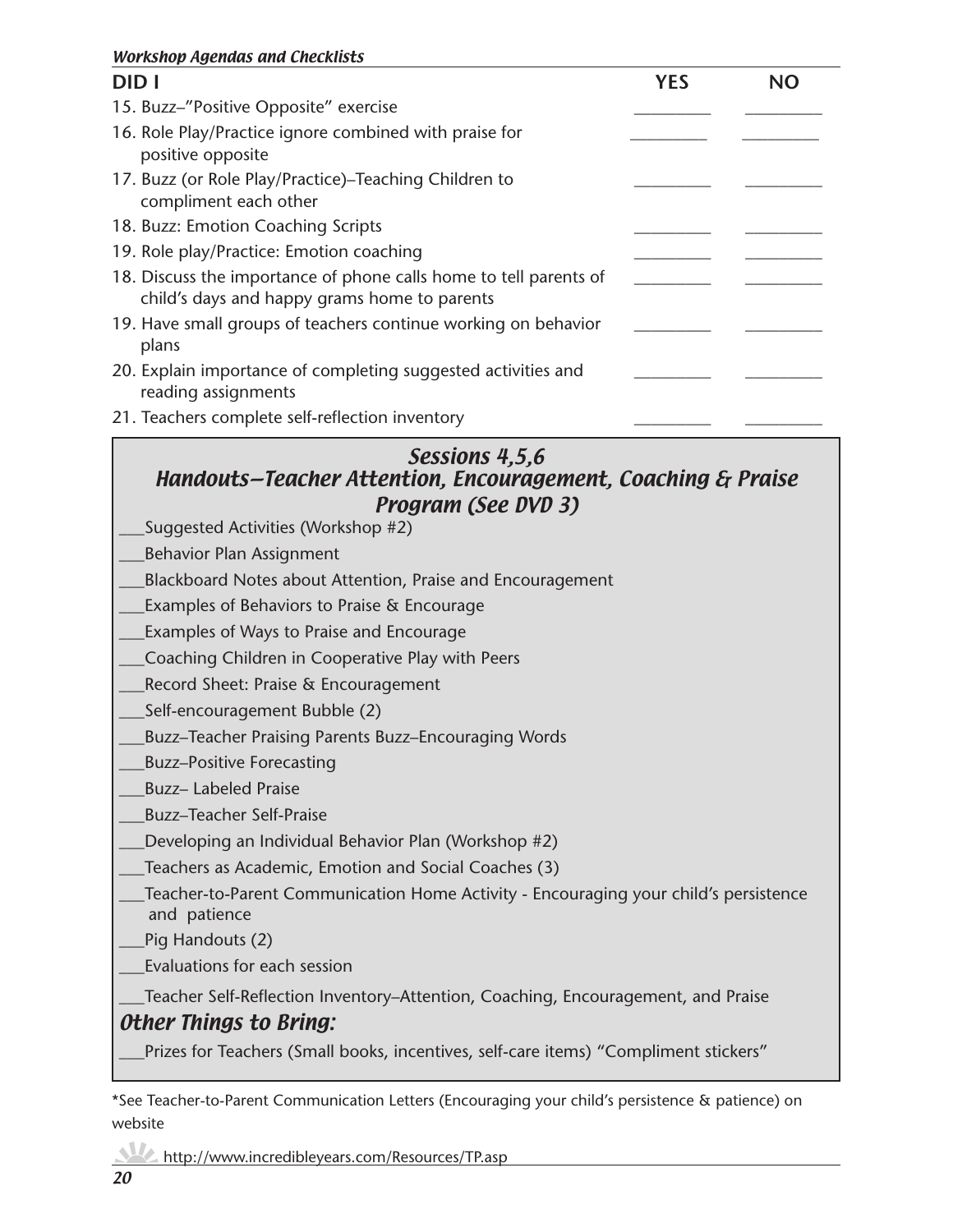# Session #7 (DVD 4) Motivating Students Through Incentives

#### **I. Welcome Back**

- A. Share experiences with suggested activities from prior workshop (social and persistence coaching & labeled praise).
- B. Discuss reading chapter.

### **II.** Review and Catch up Coaching & Praise Session -- Complete if not finished in prior **session**

### **III. New Topic: Using Incentives**

- A. Brainstorm/Buzz: Advantages and disadvantages of incentives.
- B. Ask teachers to brainstorm or buzz appropriate behaviors for which they might use incentive programs. Talk about how they have used them.
- C. Discuss why we need to use incentive programs for some students or for particular behavior problems.
- D. Show DVD 3 Introduction narration Vignette 1 – Tickets handed out
- E. Brainstorm/Buzz: Low-cost and no-cost incentives
- F. Vignettes  $2$  Counting Tickets;  $3$  Group Incentives
- G. Role play/Practice: Using transition incentives
- H. Vignettes  $4 Stars$
- I. Show and replay S-14 –green patrol; replay to make more developmentally effective
- J. Brainstorm/Buzz: Group incentives
- K. Show S-15 homework & S-16 spontaneous incentives

### **Key Concepts: Motivating Students (Sessions 7-9)**

- Dispel the notion that praise  $\&$  tangibles are bad for children explain why such programs are important for behavior-problem children in particular
- Explain pitfalls of negative messages and negative notes to parents
- Importance of positive messages going home to parents
- How to set up incentive programs for some children and not everyone in the classroom
- Discuss different incentive systems (e.g. color card system)
- Brainstorm ideas for incentives for students
- Importance of involving parents in incentive programs
- Discuss teachers reinforcing themselves and other teachers
- Involving parents in incentive planning and extending child learning to home setting
- **IV. Talk about Teacher-to-Parent Communication Home Activities Encouraging your child's social skills**
- **V. Complete Teacher Self-Reflection Inventory for Incentives & Set Personal Goals**
- **VI. Review Classroom Suggested Practice Activities**
- **VII. Evaluation**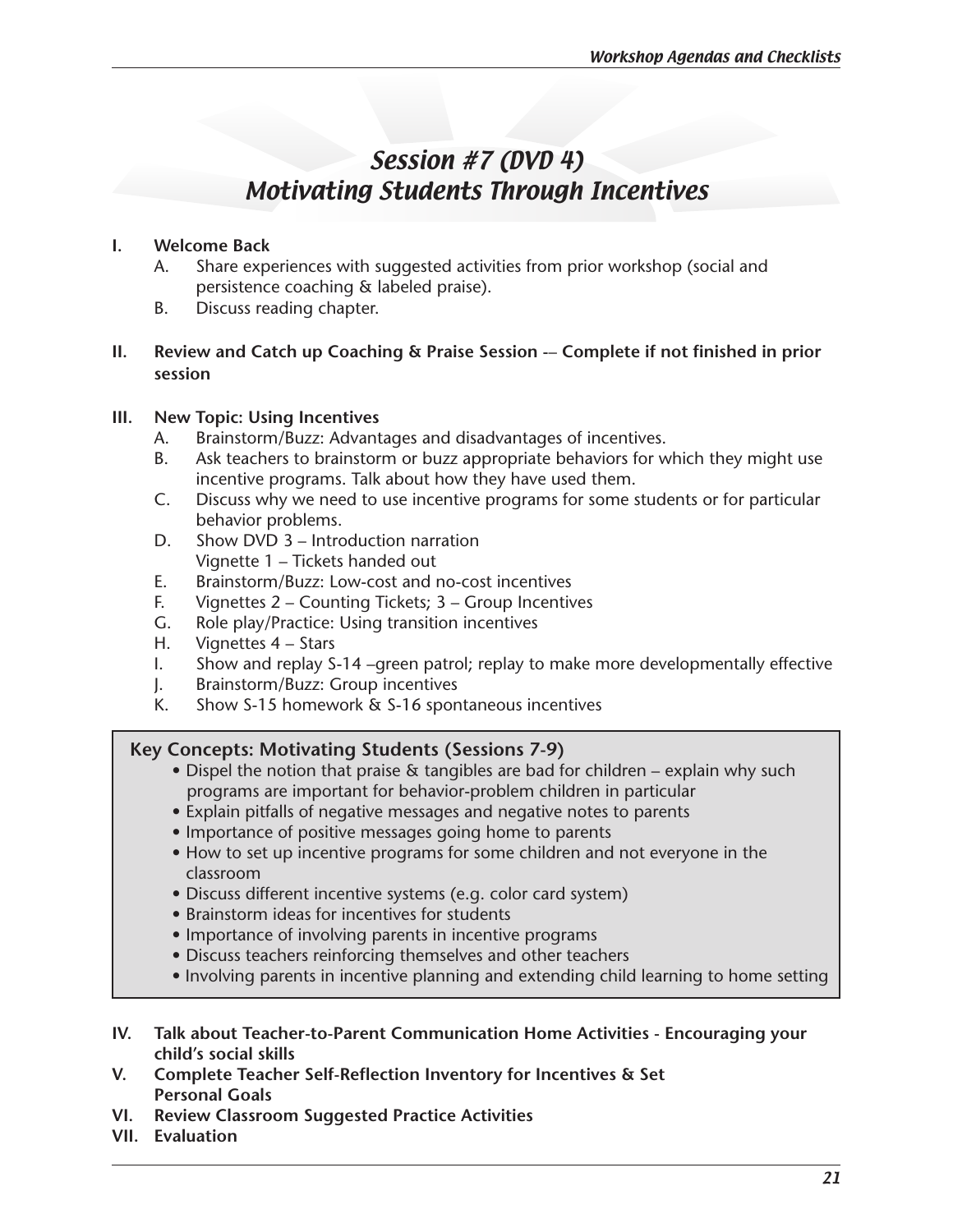# Session #8 (DVD 4) Motivating Students Through Incentives continued

#### **I. Welcome Back**

- A. Share experiences with suggested activities from prior workshop (incentives for individuals).
- B. Discuss reading chapter.

#### **II. Topic: Using Incentives continued**

- A. Bean System Show Vignette  $5 -$  Bean system;  $7 \& 8 -$  Beans
- B. Role Play/Practice: Responding to a student who doesn't earn a reward
- C. Spontaneous Incentives Show Vignettes 11,12, 13 – Fish crackers
- D. Team and Group Incentives Show Vignettes 14, S-17, S-19

### **III. Special Privileges**

- A. Show Vignettes 19, 20, 21
- B. Brainstorm/Buzz: Special privileges
- C. Show Vignettes 22, 23
- D. Role Play/Practice: Getting a student to reward another student (after Vig 23)
- E. Show Vignettes 24, 25, 26, S-16
- **IV. Small Group Activity Behavior Plan (optional could do in Session #9)**

Using the behavior plan sheet for this topic continue working on behavior plan where emphasis is now on adding incentives for targeted behaviors for individual students or groups. Break up into small groups or buddies to work on these behavior plans.

#### **V. Review Teacher Self-Reflection Inventory for Incentives & Set Personal Goals**

- **VI. Review Classroom Suggested Practice Activities**
- **VII. Evaluation**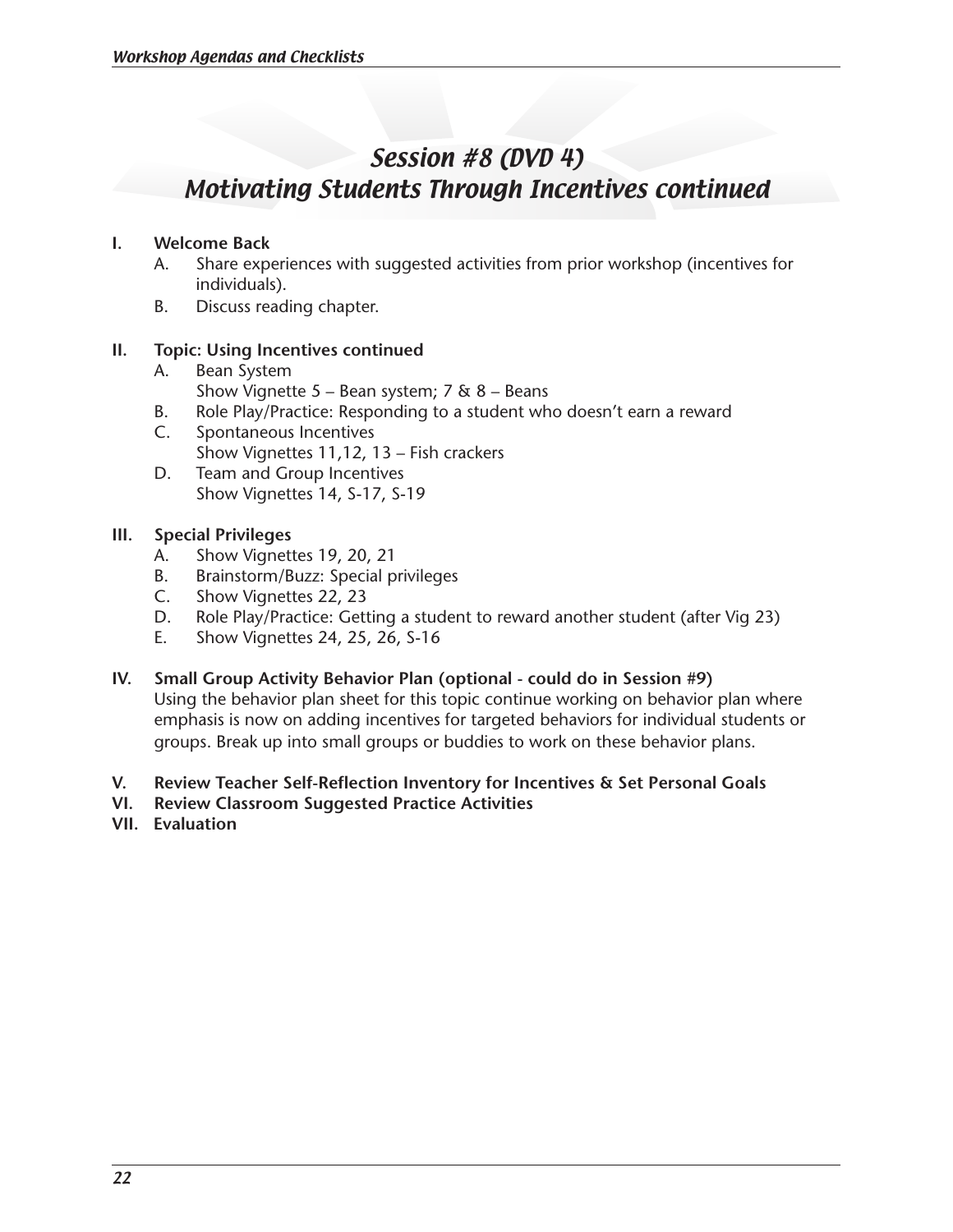# Session #9 (DVD 4) Motivating Students Through Incentives continued ~ Involving Parents

### **I. Welcome Back**

- A. Share experiences with suggested activities from prior workshop (use of incentives in behavior plans).
- B. Success with reaching goals barriers.
- C. Discuss reading chapter.

### **II. Topic: Involving parents in incentive planning**

- A. Show Vignettes 27, 28
- B. Brainstorm/Buzz: Ways to involve parents in incentive programs
- C. Show Vignette 29 Teacher and parent collaboration
- D. Role Play/Practice: Talking to a parent about an incentive system that extends learning in the classroom to the home
- E. Discuss letters to parents

#### **III. Topic: Teacher self-care and self-rewards**

A. Brainstorm/Buzz: Ways teachers can refuel themselves and get support from others (use buzz handout)

#### **IV. Topic: Dialogic Reading (optional)**

- A. Demonstrate dialogic reading
- B. Practice small groups reading with no words in groups of 3; child/parent and teacher roles
- C. Optional Show parent program 8: vignettes 7-12, or, interactive reading program

#### **V. Small Group Activity Behavior Plan**

Using the behavior plan sheet for this topic continue working on behavior plan and refining use of coaching, praise and incentives for targeted behaviors for individual students or groups. Write up ways parents will be involved. Break up into small groups or buddies to work on these behavior plans.

#### **VI. Review Teacher Self-Reflection Inventory for Incentives & Set Personal Goals**

- **VII. Review Classroom Suggested Practice Activities**
- **VIII. Evaluation**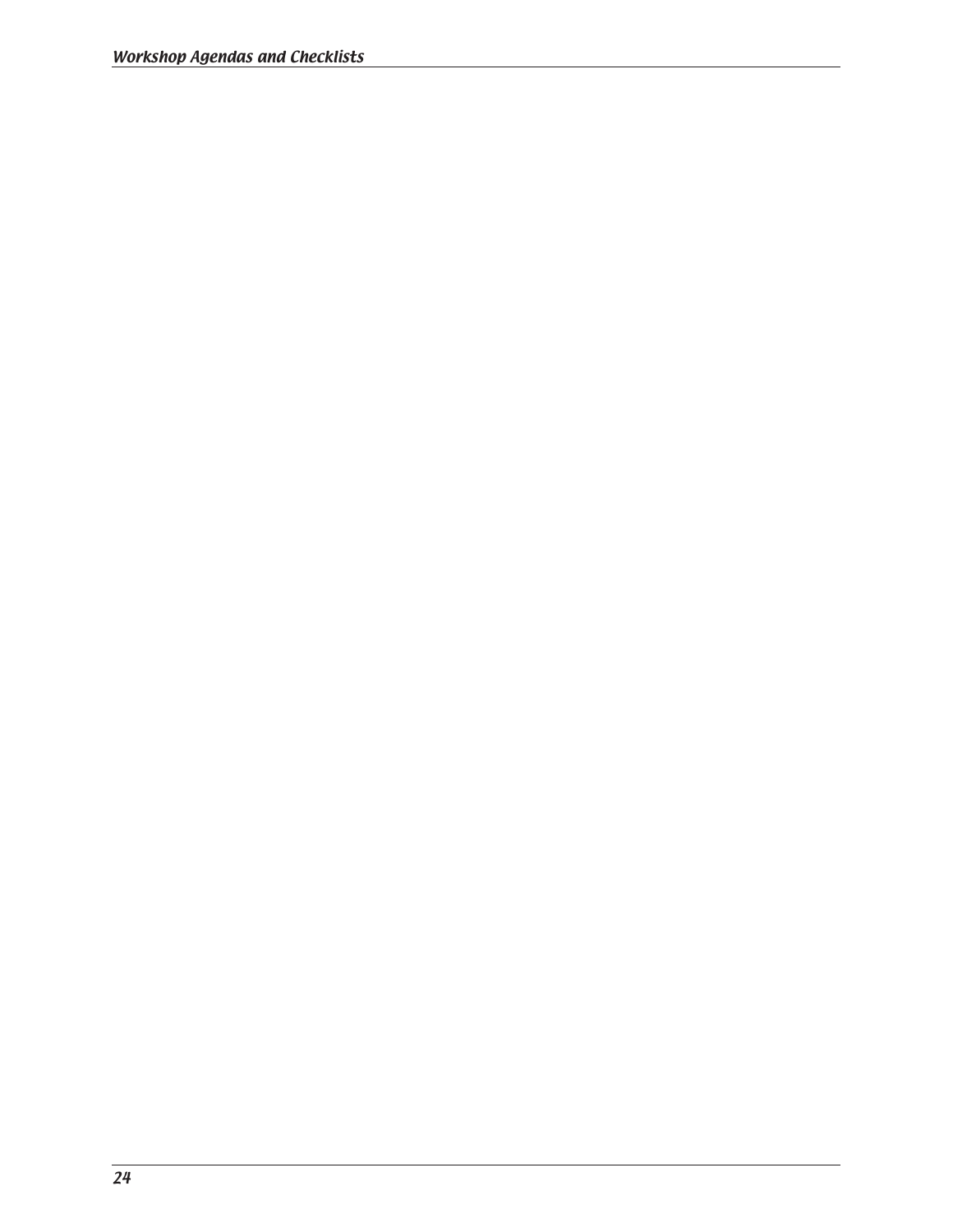# SESSIONS #7,8,9 Teacher Checklist: DVD 4 — Motivating Students Through Incentives

**Teacher DVD 4: Vignettes 1–29 Supplemental Vignettes: S-14 to S-23**

|              | <b>DATE:</b><br>TIME:<br>LEADER NAMES: NAMES:                                                                                                                    |  |                          |                                        |                    |                    |    |                              |             |                       |                      |           |
|--------------|------------------------------------------------------------------------------------------------------------------------------------------------------------------|--|--------------------------|----------------------------------------|--------------------|--------------------|----|------------------------------|-------------|-----------------------|----------------------|-----------|
|              | VIGNETTES COVERED: (Circle vignettes shown.)                                                                                                                     |  |                          |                                        |                    |                    |    |                              |             |                       |                      |           |
|              | <b>Teacher DVD 4:</b>                                                                                                                                            |  |                          |                                        |                    |                    |    |                              |             |                       |                      |           |
| 23†          | Introduction†<br>$11†$ 12 $\dagger$ 13 $\dagger$<br>$24$ † 25†                                                                                                   |  | $1**$<br>26 <sup>†</sup> | $2**$<br>$14***$ 15<br>27 <sup>†</sup> | $3**$<br>16<br>28† | $4**$<br>17<br>29† | 5† | $6\overline{6}$<br>$18*$ 19† | 7†<br>$20*$ | 8†<br>21 <sup>†</sup> | 9<br>22 <sup>†</sup> | 10        |
|              | <b>Supplemental Vignettes:</b>                                                                                                                                   |  |                          |                                        |                    |                    |    |                              |             |                       |                      |           |
|              | S-14* S-15† S-16† S-17** S-18 S-19 S-20 S-21 S-22 S-23                                                                                                           |  |                          |                                        |                    |                    |    |                              |             |                       |                      |           |
| <b>DID</b> I | † Recommended core vignettes for ages 3-8 years<br>* These vignettes are recommended for ages 3-4 years<br>** These vignettes are recommended for ages 5-8 years |  |                          |                                        |                    |                    |    |                              |             | <b>YES</b>            |                      | <b>NO</b> |
|              | 1. Write the agenda on the board                                                                                                                                 |  |                          |                                        |                    |                    |    |                              |             |                       |                      |           |
|              | 2. Go over the prior suggested practice activities<br>(praise and coaching methods)                                                                              |  |                          |                                        |                    |                    |    |                              |             |                       |                      |           |
|              | 3. Buzz: Possible advantages of incentive approaches                                                                                                             |  |                          |                                        |                    |                    |    |                              |             |                       |                      |           |
|              | 4. Brainstorm/Buzz: Low-cost and no-cost incentives                                                                                                              |  |                          |                                        |                    |                    |    |                              |             |                       |                      |           |
|              | 5. Role Play/Practice: Using incentives for transitions,<br>spontaneous rewards, and managing a student's<br>failure to earn a reward                            |  |                          |                                        |                    |                    |    |                              |             |                       |                      |           |
|              | 6. Buzz: How to get parents involved in incentive programs                                                                                                       |  |                          |                                        |                    |                    |    |                              |             |                       |                      |           |
|              | 7. Role Play/Practice: Explaining incentive system to parents                                                                                                    |  |                          |                                        |                    |                    |    |                              |             |                       |                      |           |
|              | 8. Discuss Teacher-to-Parent Communication Home Activity Letter                                                                                                  |  |                          |                                        |                    |                    |    |                              |             |                       |                      |           |
|              | 9. Have small groups of teachers continue to refine<br>their behavior plans based on incentive programs                                                          |  |                          |                                        |                    |                    |    |                              |             |                       |                      |           |
|              | 10. Explain, model and practice "dialogic reading" (optional)                                                                                                    |  |                          |                                        |                    |                    |    |                              |             |                       |                      |           |
|              | 11. Buzz: Self-care and self reward (use Buzz-Reward Yourself<br>handout)                                                                                        |  |                          |                                        |                    |                    |    |                              |             |                       |                      |           |
|              | 12. Explain importance of completing suggested activities and<br>reading assignments                                                                             |  |                          |                                        |                    |                    |    |                              |             |                       |                      |           |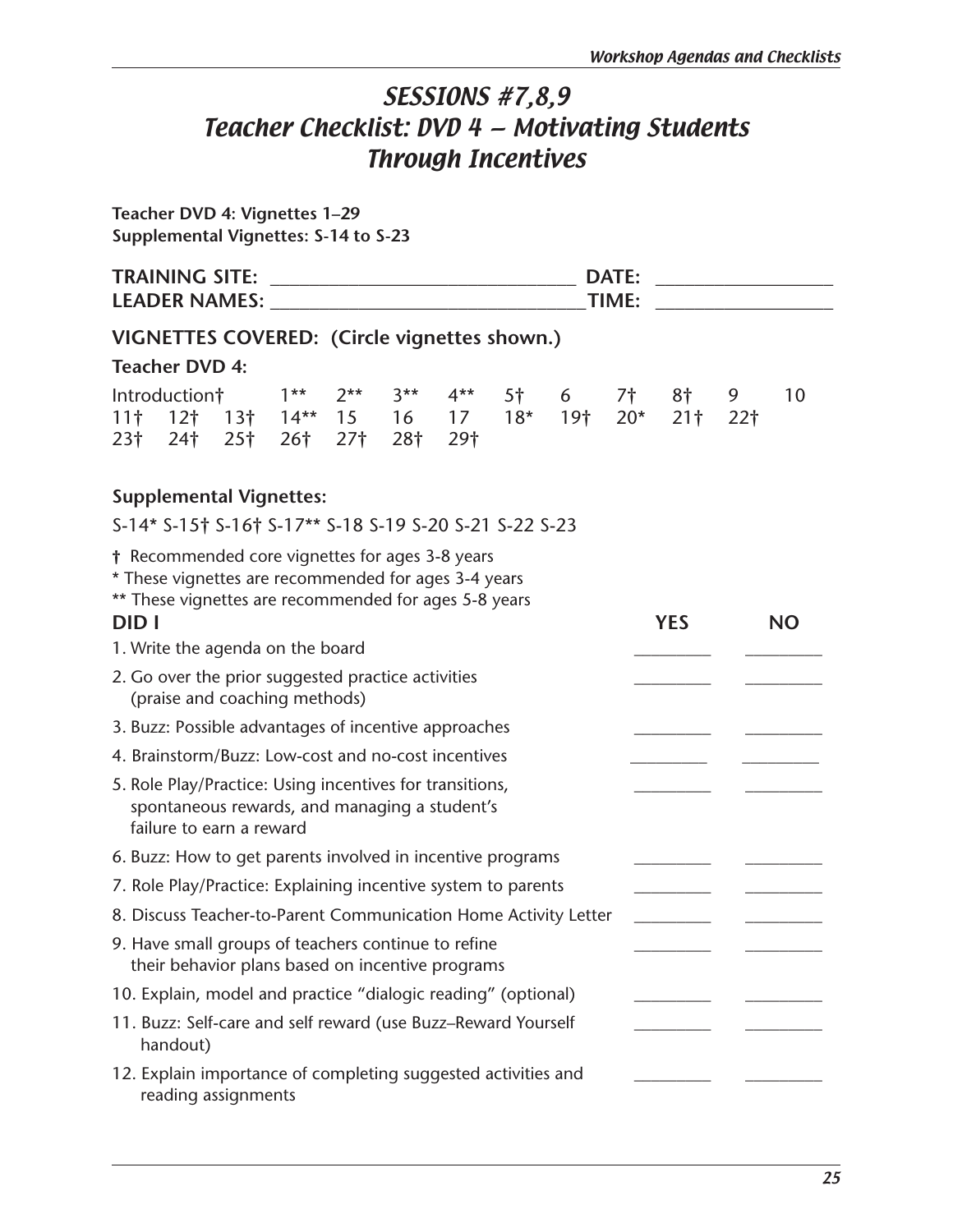**DID I YES NO** 13. Teachers complete self-reflection inventory (incentives) and set goals

# Sessions #7,8,9 Handouts—Incentives (See DVD 4) \_\_\_\_ Agenda Suggested Activities for Incentive Topic (Workshop 3) Workshop #3 Behavior Plan Assignment Blackboard Notes about Motivating Students Making Learning Tangible Examples of Classroom Rewards Examples of Individual Positive Recognition Sample Interest Survey (Handout in Program 5, 1st Workshop) Blackboard Notes About Reading With CARE Buzz–Reward Yourself \_\_\_\_ Buzz–Classroom Incentives Sample Student of the Month Daily Report Cards (Parents & Teachers as Partners) Happy Grams for Xeroxing (16) Dina's Daily Behavior Charts Wally's Weekly Behavior Charts Teacher-to-Parent Communication Home Activities - Encouraging your child's social skills Evaluations for each session \_\_\_\_ Teacher Self-Reflection Inventory, Motivating Children Through Incentives Other Things to Bring: Prizes & Incentives for Teachers, Sample Behavior Charts, Reward Spinning Wheel, "Ask me how I shared" stickers

\*See Teacher-to-Parent Communication Letters (Compliment Time) on website

http://www.incredibleyears.com/Resources/TP.asp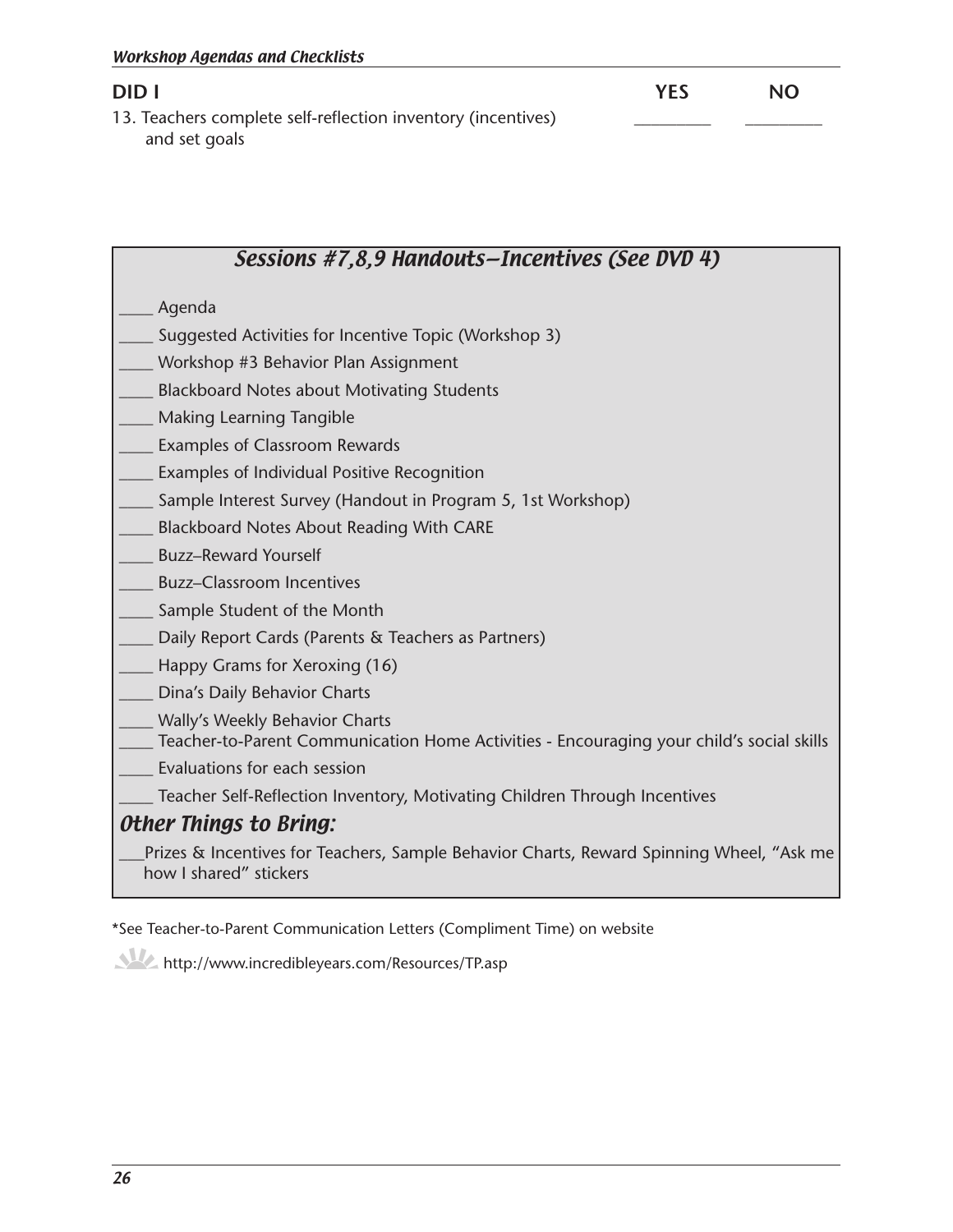# Sessions #10 (DVD 5)

# Decreasing Inappropriate Behavior— Ignoring and Redirecting

# **I. Welcome Back**

- A. Share experiences with suggested activities from prior workshop (use of incentives in behavior plans and parent involvement).
- B. Success with reaching goals barriers.
- C. Discuss reading chapter.

# **II. Topic: Discipline Goals**

- A. Brainstorm/Buzz: Discipline Goals teachers want to accomplish and what they want to avoid
- B. Discuss/explain first steps on the Discipline Hierarchy

# **III. Topic Ignoring Technique**

- A. Show Introductory Narration Vignette 1 – Checking student's work
- B. Brainstorm/Buzz: Behaviors to ignore
- C. Show Teacher DVD 5 Vignettes 2 & 3
- D. Role Play/Practice: Ignoring off task behavior
- E. Show Vignettes 4,5,6, S-24, S-25, S-26, S-27 (disruptive behaviors Jeremiah, Kaylee, Emani)
- F. Role Play/Practice: Ignoring tantrum in circle time
- G. Buzz: Behaviors to ignore and positive opposites to praise (use handout)

# **IV. Staying Calm**

A. Buzz: Strategies teachers use to stay calm (see handout)

# **Key Concepts: Decreasing Inappropriate Behaviors (Sessions 10-12)**

- **Discipline hierarchies**
- How to give effective instructions, and use distractions and redirections
- Understanding the importance of starting with the least intrusive approach
- Teaching children how to ignore other children's misbehavior
- Understanding how to ignore effectively
- Involving parents in the behavior plan and ignore technique

# **V. Review Teacher Self-Reflection Inventory for Incentives & Set Personal Goals**

- **VI. Review Classroom Suggested Practice Activities**
- **VII. Evaluation**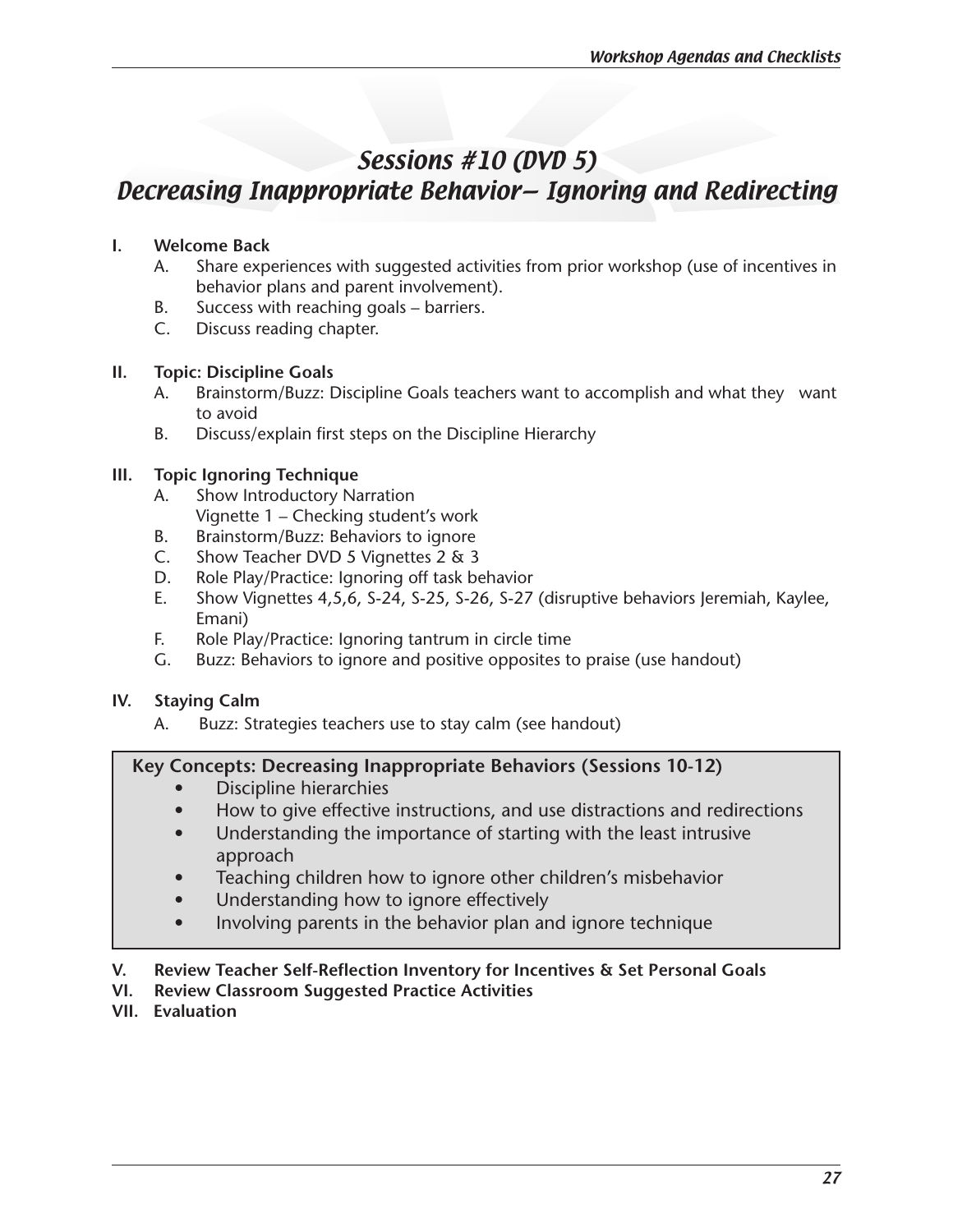# Session #11 (DVD 5)

# Decreasing Inappropriate Behavior— Ignoring and Redirecting

#### **I. Welcome Back**

- A. Share experiences with suggested activities from prior workshop (use of ignoring and calm down strategies tried).
- B. Success with reaching goals barriers.
- C. Discuss reading chapter.

### **II. Topic: Teaching Students to Ignore**

- A. Show Vignette S-28 Teaching children to ignore Vignette S-29 – Children praised for ignoring
- B. Role Play/Practice: Teaching students about ignoring in circle time (see script)

#### **III. Topic: Nonverbal Redirecting**

A. Vignette 7  $\&$  9  $\&$  11– Nonverbal cues and wait (11)

### **IV. Topic: Positive Verbal Redirecting**

- A. Vignettes 12-16
- B. Show Vignette 17 and rewrite to more positive approach
- C. Role Play/Practice: Replay Vignette 17
- D. Show Vignette 20 Replay with positive redirect

#### **V. Topic: Helping the Highly Distractible and Disengaging Student**

- A. Vignette 22– Jeannette
- B. Buzz: Selective ignoring (see handout)
- C. Vignette 23 Jeannette continued and interview
- D. Role Play/Practice: Contrasting style. Break into threes or model in front of whole group with two people playing children (misbehaving somewhat) so that the teacher can practice selective ignoring, when-then commands, and redirecting.

#### **VI. Staying Calm**

- A. Buzz: Self-talk strategies teachers use to stay calm (see handout)
- B. Rewrite Negative Self-talk (use handout)
- **VII. Complete Teacher Self-Reflection Inventory for this topic and identify goals**
- **VIII. Review Classroom Suggested Practice Activities**
- **IX. Evaluation**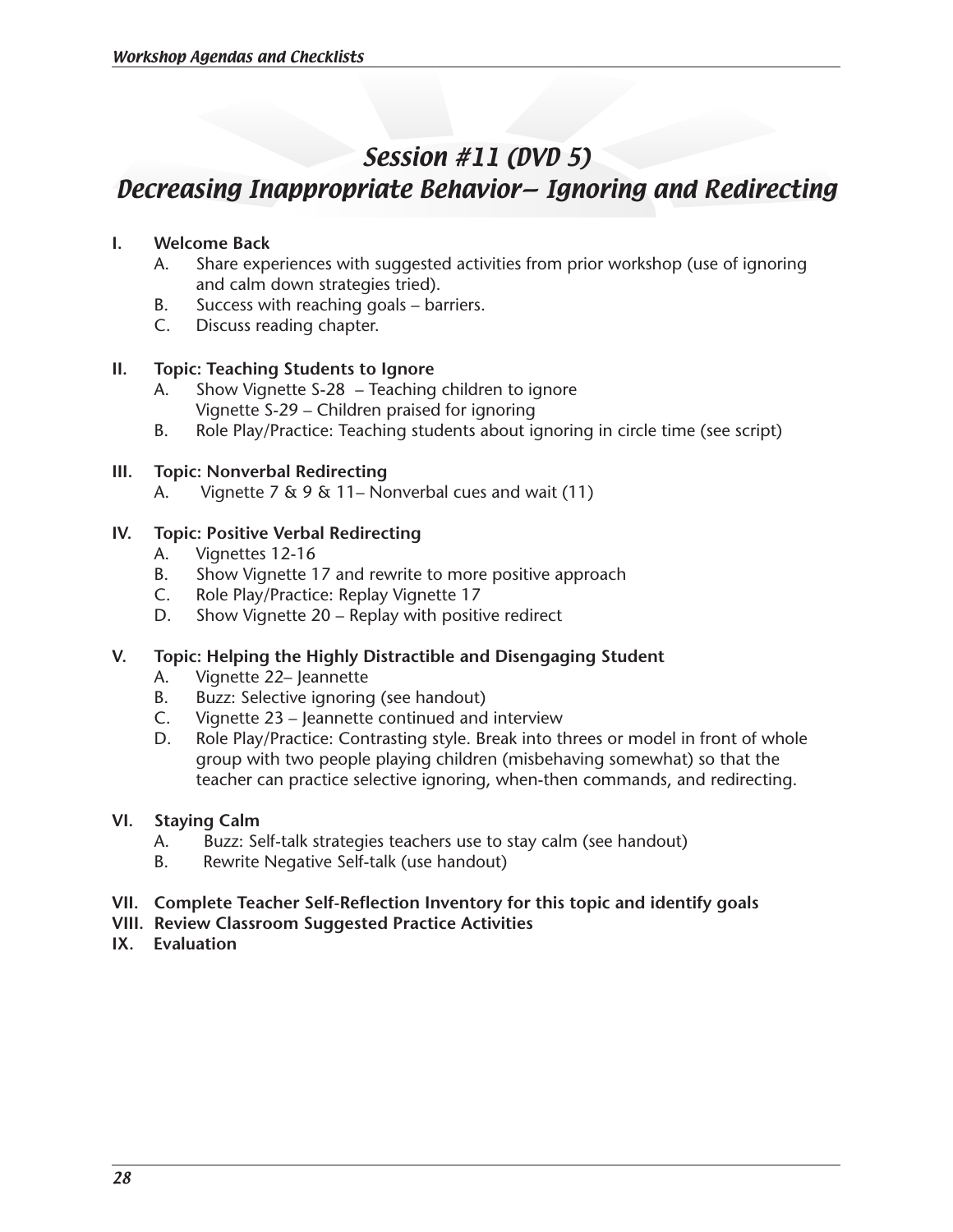# Session #12 (DVD 5)

# Decreasing Inappropriate Behavior— Ignoring and Redirecting

### **I. Welcome Back**

- A. Share experiences with suggested activities from prior workshop (teaching children to ignore, self-talk calm down strategies tried and parent involvement).
- B. Success with reaching goals barriers.
- C. Discuss reading chapter.

#### **II. Topic: Reminders and Warnings**

- A. Show Vignettes 24, 25, 27, 28
- B. Buzz: Other ways teachers use reminders or warnings

#### **III. Topic: Helping the Impulsive Student**

A. Vignette 29,30,31– Reminders, physical redirect with Hanook, and encouraging verbal skills

#### **IV. Topic: Coping with Tantrums**

- A. Vignette 32 Bubble table/Hanook
- B. Role Play/Practice: Ignoring and Redirect

#### **V. Explaining to Parents about Ignoring**

- A. Brainstorm: Ways to involve parents in understanding the ignore strategy and partnering with them on target behaviors to ignore
- B. Discuss Compliment Time Home Activity

#### **VI. Small Group Activity Behavior Plan & Transition Plan**

Using the behavior plan sheet for this topic continue working on behavior plan and refining use of ignoring, redirections, positive redirects for targeted behaviors for individual students or groups. Write up ways parents will be involved. Break up into small groups or buddies to work on these behavior plans. Explain transition plan and show sample.

#### **VII. Review Teacher Self-Reflection Inventory for this topic and identify goals**

- **VIII. Review Classroom Suggested Practice Activities**
- **IX. Evaluation**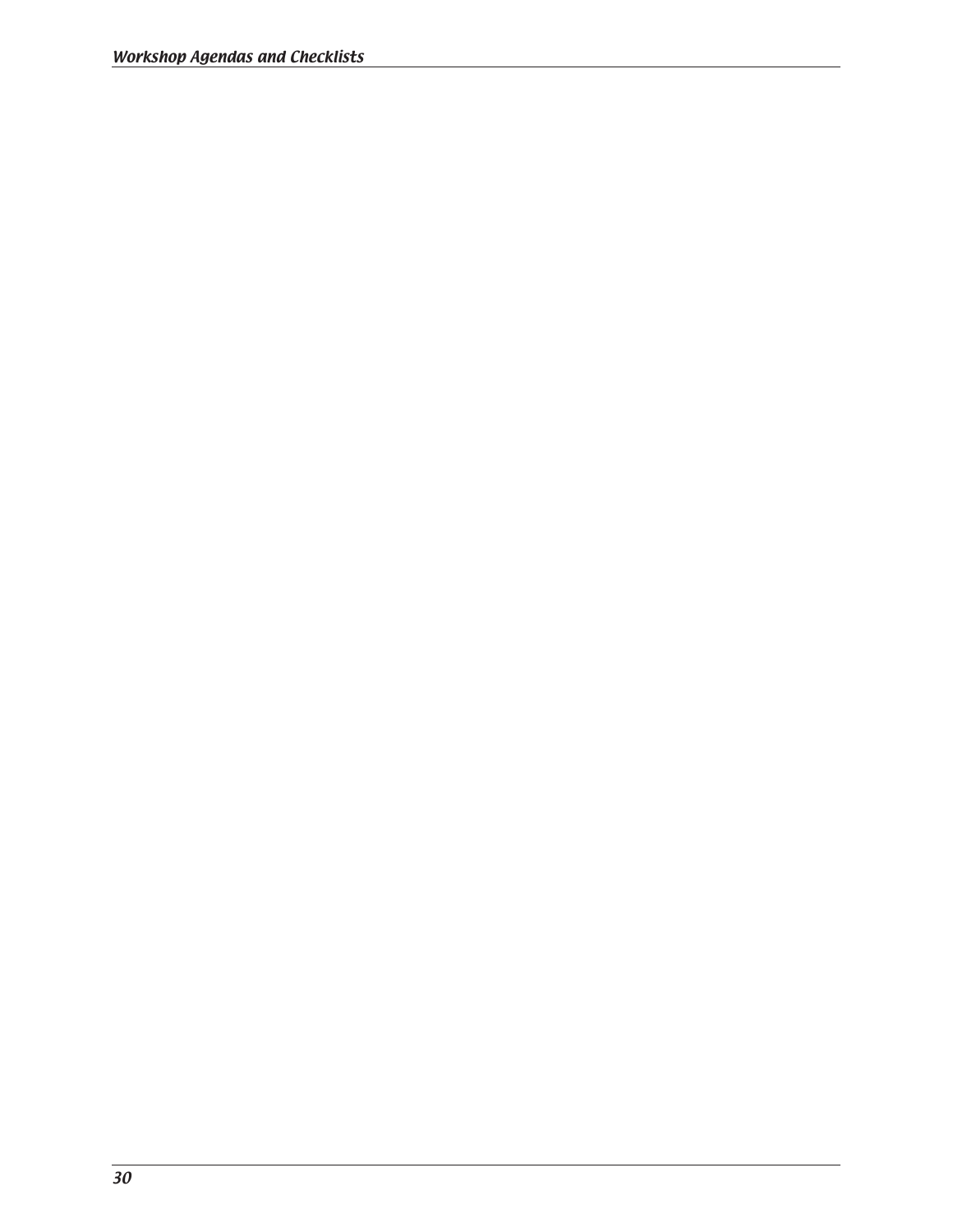# SESSIONS #10, 11, 12 Teacher Checklist: DVD 5 — Decreasing Inappropriate Behavior—Ignoring and Redirecting

**Teacher DVD 5, Part 1: Vignettes 1–32 Supplemental Vignettes: S-24 to S-29**

| <b>DATE:</b><br>TIME:<br>LEADER NAMES: NAMES: |                                                                                                                                                                  |  |                      |                                   |           |           |           |                                                                                   |                                    |                      |          |           |
|-----------------------------------------------|------------------------------------------------------------------------------------------------------------------------------------------------------------------|--|----------------------|-----------------------------------|-----------|-----------|-----------|-----------------------------------------------------------------------------------|------------------------------------|----------------------|----------|-----------|
|                                               | VIGNETTES COVERED: (Circle vignettes shown.)                                                                                                                     |  |                      |                                   |           |           |           |                                                                                   |                                    |                      |          |           |
| Teacher DVD 5, Part 1:                        |                                                                                                                                                                  |  |                      |                                   |           |           |           |                                                                                   |                                    |                      |          |           |
| $23**$                                        | Introduction†<br>$24†$ 25†                                                                                                                                       |  | 1 <sup>†</sup><br>26 | 2 <sup>†</sup><br>27 <sup>†</sup> | 3†<br>28† | 4†<br>29† | 5†<br>30† | 6†<br>$11$ † $12$ † $13$ † $14$ † $15$ † $16$ † $17$ $18$ $19$<br>31 <sub>†</sub> | <b>7†</b><br>20<br>32 <sub>†</sub> | 8<br>21 <sup>†</sup> | 9†<br>22 | 10        |
|                                               | <b>Supplemental Vignettes:</b><br>S-24 S-25 S-26 S-27*† S-28*† S-29                                                                                              |  |                      |                                   |           |           |           |                                                                                   |                                    |                      |          |           |
|                                               | † Recommended core vignettes for ages 3-8 years<br>* These vignettes are recommended for ages 3-4 years<br>** These vignettes are recommended for ages 5-8 years |  |                      |                                   |           |           |           |                                                                                   |                                    |                      |          |           |
| <b>DID</b> I                                  |                                                                                                                                                                  |  |                      |                                   |           |           |           |                                                                                   |                                    | <b>YES</b>           |          | <b>NO</b> |
|                                               | 1. Write the agenda on the board<br>2. Go over the prior suggested practice activities<br>(incentive strategies which worked)                                    |  |                      |                                   |           |           |           |                                                                                   |                                    |                      |          |           |
|                                               | 3. Buzz-Goals for Discipline                                                                                                                                     |  |                      |                                   |           |           |           |                                                                                   |                                    |                      |          |           |
|                                               | 4. Explain the rationale for discipline hierarchies                                                                                                              |  |                      |                                   |           |           |           |                                                                                   |                                    |                      |          |           |
|                                               | 5. Explained least intrusive strategies such as ignoring,<br>warning, distractions and redirects                                                                 |  |                      |                                   |           |           |           |                                                                                   |                                    |                      |          |           |
|                                               | 6. Buzz-Behaviors to Ignore and Positive Opposites                                                                                                               |  |                      |                                   |           |           |           |                                                                                   |                                    |                      |          |           |
|                                               | 7. Role Play/Practice - Teaching children how to ignore                                                                                                          |  |                      |                                   |           |           |           |                                                                                   |                                    |                      |          |           |
|                                               | 8. Role Play/Practice-Disruptive behavior/tantrum in circle<br>time and selective ignoring                                                                       |  |                      |                                   |           |           |           |                                                                                   |                                    |                      |          |           |
|                                               | 9. Buzz-Positive Coping & Calming Thoughts                                                                                                                       |  |                      |                                   |           |           |           |                                                                                   |                                    |                      |          |           |
|                                               | 10. Buzz-Rewrite Negative Self-Talk                                                                                                                              |  |                      |                                   |           |           |           |                                                                                   |                                    |                      |          |           |
|                                               | 11. Role Play/Practice - How to explain ignoring to parents                                                                                                      |  |                      |                                   |           |           |           |                                                                                   |                                    |                      |          |           |
|                                               | 12. Have small groups of teachers continue to develop behavior                                                                                                   |  |                      |                                   |           |           |           | plans which include discipline plan and ways to involve parents                   |                                    |                      |          |           |
|                                               | 13. Explain importance of suggested activities and reading<br>assignments                                                                                        |  |                      |                                   |           |           |           |                                                                                   |                                    |                      |          |           |
|                                               | 14. Teachers complete folder with goals and teacher<br>self-reflection inventory                                                                                 |  |                      |                                   |           |           |           |                                                                                   |                                    |                      |          |           |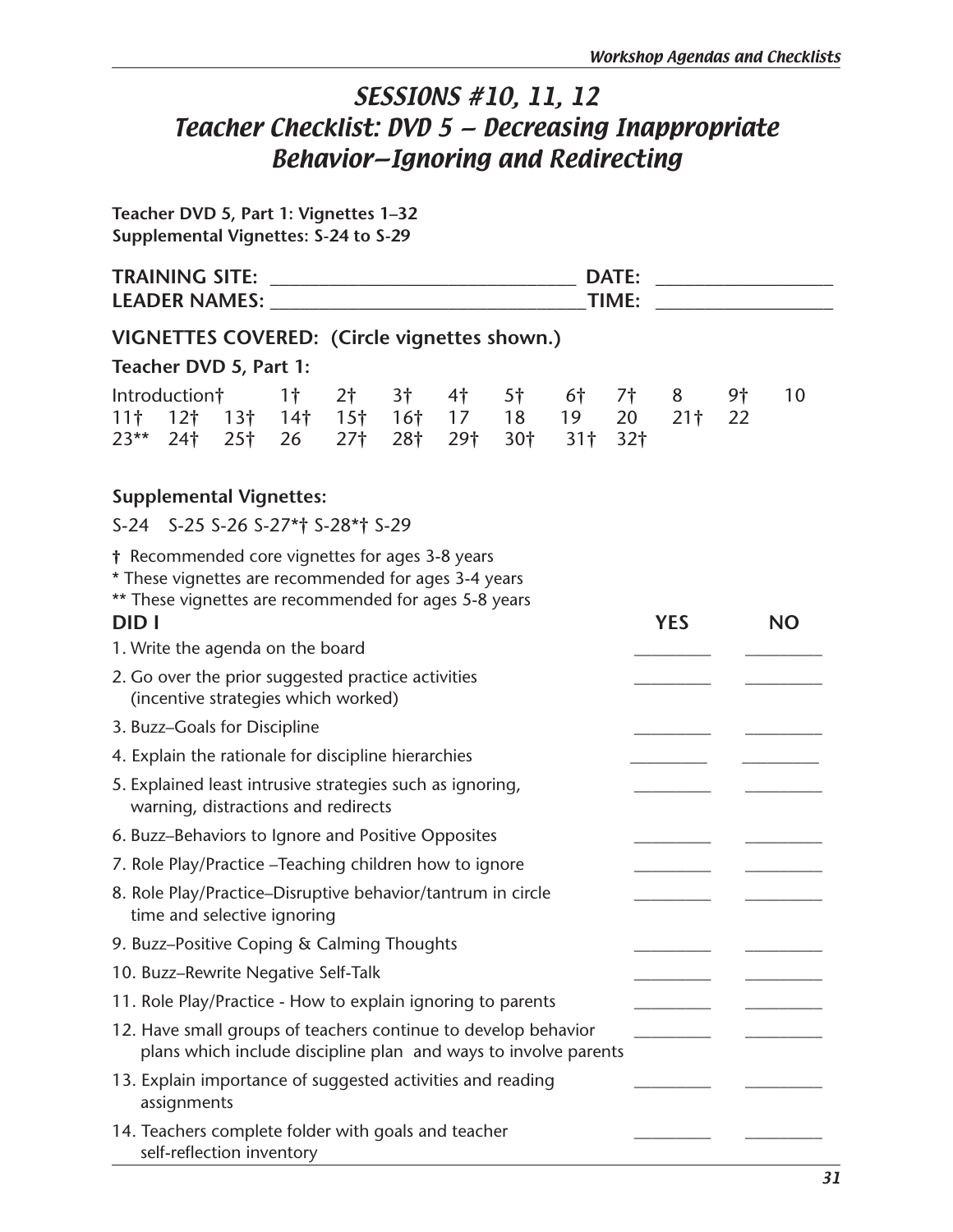# Sessions #10, 11, 12 Handouts (DVD 5)

- \_\_\_\_ Agenda
- Suggested Activities for Month
- \_\_\_\_ Behavior Plan Assignment
- Individual Behavior Plan Blackboard Notes about Decreasing Inappropriate Behaviors
- Sample Discipline Hierarchies (2)
- Record Sheet: Commands
- Buzz–Goals for Classroom Discipline
- Praise "Positive Opposites"
- \_\_\_\_ Buzz–Natural and Logical Consequences
- Buzz–Rewriting Negative Thoughts
- Buzz–Ways to Stay Calm When Ignoring
- Buzz–Behaviors to Ignore
- Buzz–Selective Ignoring
- \_\_\_\_ Circle time Script–Ignore Evaluations
- \_\_\_\_ Teacher-to-Parent Communication Home Activities Compliment Time
- \_\_\_\_ Teacher Self-Reflection Inventory
- Proactive Discipline
- Evaluations for each session

# Other Things to Bring:

Calm Down Thermometer "I can control my anger" stickers

\*See Teacher-to-Parent Communication Letters (Calm Down) on website

http://www.incredibleyears.com/Resources/TP.asp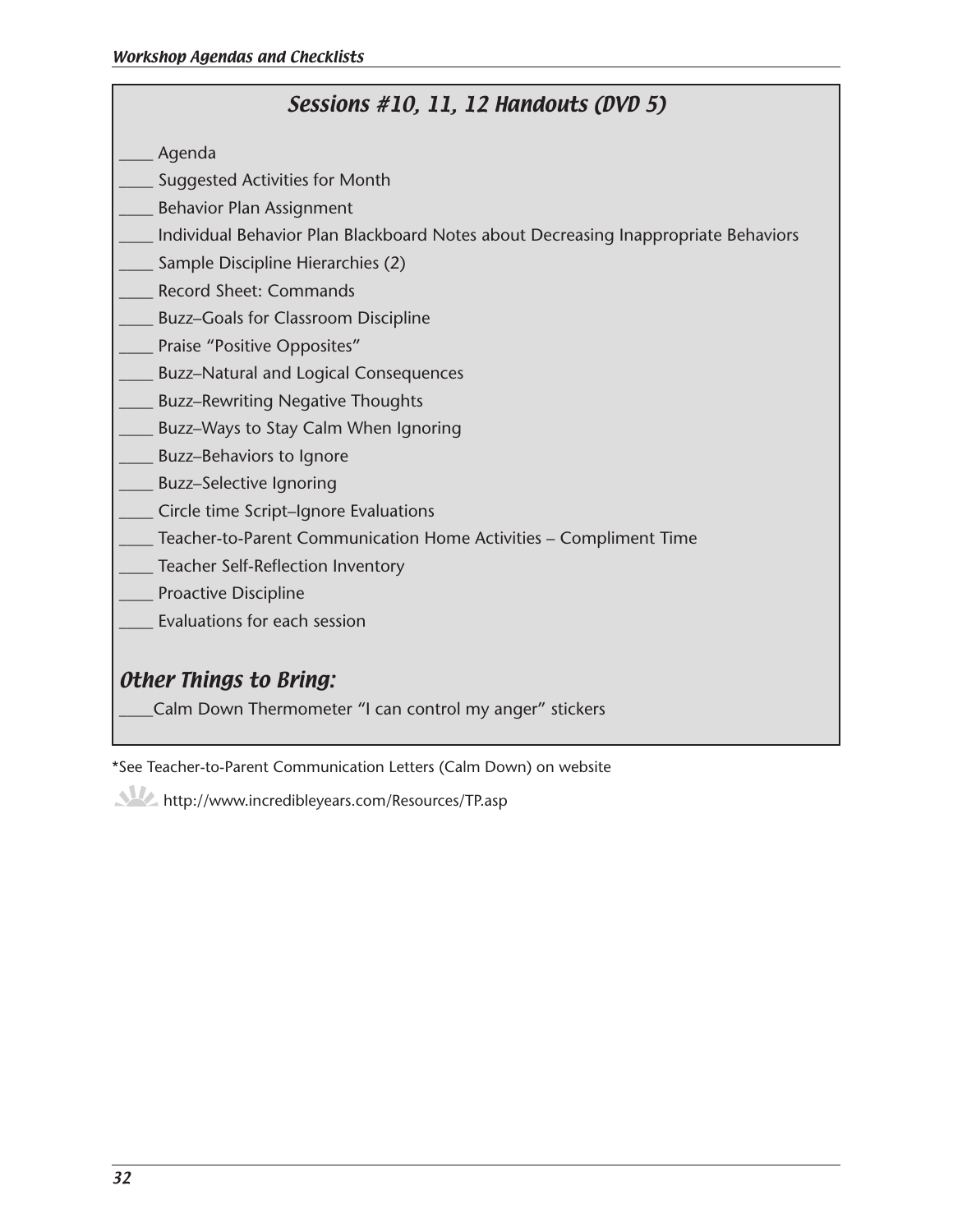# Session #13 (DVD 5) Decreasing Inappropriate Behavior Part 1 & 2 —Follow Through With Consequences

### **I. Welcome Back**

- A. Share experiences with suggested activities from prior workshop (teaching children to ignore, self-talk calm down strategies tried & parent involvement efforts).
- B. Success with reaching goals and follow through with behavior plans.
- C. Share some behavior plans.
- D. Discuss reading chapter.

#### **II. New Topic: Negative Consequences**

- A. Review the next steps in the Discipline Hierarchy
- B. Show Introductory Narration and discuss

#### **III. Topic: Natural and Logical Consequences**

- A. Vignettes 33, 34, 35
- B. Brainstorm/Buzz: Consequences teachers use and developmental appropriateness
- C. Vignettes 37, 38
- D. Role Play/Practice: Differential attention
- E. Vignette S-30 Game removed

#### **IV. Topic: Moving the Child**

A. Vignette 39 – Jamaal

#### **V. Topic: Loss of Privileges**

A. Vignette 41, 42

#### **Key Concepts: Consequences (Sessions 13-15)**

- Helping children learn to self-regulate
- How to do Time Out/Calm Down in classroom
- How to explain Time Out to children–role play with puppets
- How to use color card systems (green patrol)
- How to use loss of privileges or work chore
- The importance of the ignoring technique as a strength
- How to use logical and/or natural consequences (loss of privileges or work chores)
- Involving parents in understanding the discipline hierarchy

#### **VI. Small Group Activity Behavior Plan & Transition Plan**

Using the behavior plan sheet for this topic continue working on behavior plan and refining use of discipline strategies for targeted misbehaviors for individual students or groups as well as positive opposites for teacher attention. Break up into small groups or buddies to work on these behavior plans. Explain transition plan and show sample.

#### **VII. Review Classroom Suggested Practice Activities**

#### **VIII. Evaluation**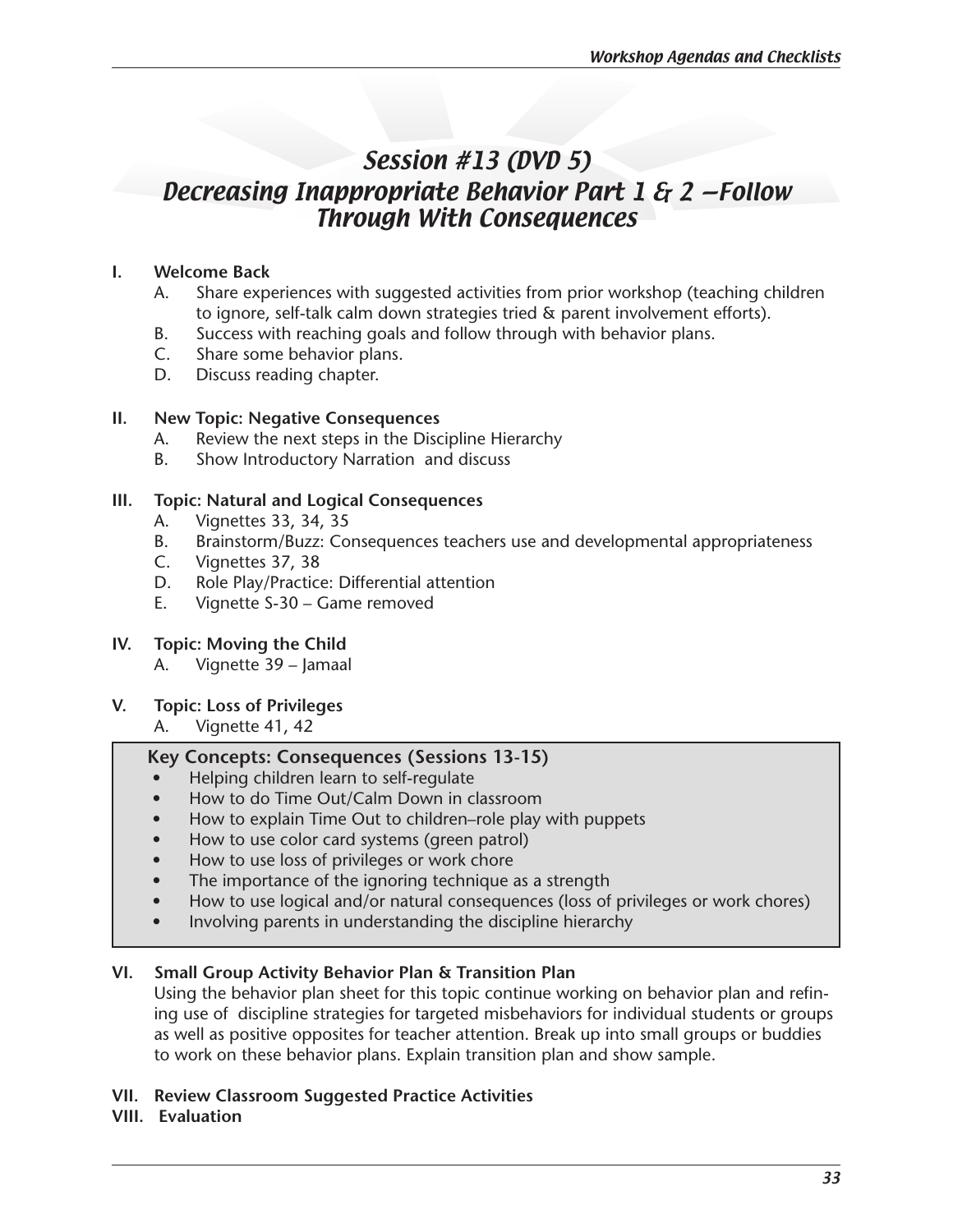# Session #14 (DVD 5 & 6) Decreasing Inappropriate Behavior – Time Out

#### **I. Welcome Back**

- A. Share experiences with suggested activities from prior workshop (discipline approaches and consequences).
- B. Success with reaching goals and follow through with behavior plans.<br>C. Share some behavior plans.
- Share some behavior plans.
- D. Discuss reading chapter.

### **II. New Topic: Teaching Time Out**

- A. Show Introductory Narration DVD 6
- B. Teach basic Time Out steps using first handout of simple Time Out

### **III. Topic: Teaching Time Out to Students**

- A. Vignette S-31 Explaining Time Out
- B. Role Play/Practice: Explaining Time Out (see script for teachers)
- C. Vignette S-32 Practicing Time Out
- D. Vignette S-33 Children teach Wally
- E. Role play/Practice: In small groups explaining Time Out using the anger thermometer

### **IV. Topic: Practice and Use of Time Out**

- A. Vignette S-36 Emani practices and refuses to come back
- B. Vignette S-37 Happy Place/Emani goes on own
- C. Vignette S-38 Learning to self-regulate/Emani using shell and thermometer
- D. Role Play/Practice: Child resists going to Time Out (4-6 years)
- E. Vignette S-34 Two in Time Out; Vignette S-35 –ending Time Out

**NOTE:** Role Play/Practice: Follow manual suggestions for role playing progressively from simple to more difficult Time Outs, interspersed with vignettes S-34 – S-40.

#### **V. Explaining to Parents about Time Out**

- A. Discuss how parents will be involved in understanding discipline hierarchy
- B. Discuss Calm Down Home Activity for parents and children

### **VI. Review Teacher Self-Reflection Inventory for this topic and identify goals**

- **VII. Review Classroom Suggested Practice Activities**
- **VIII. Evaluation**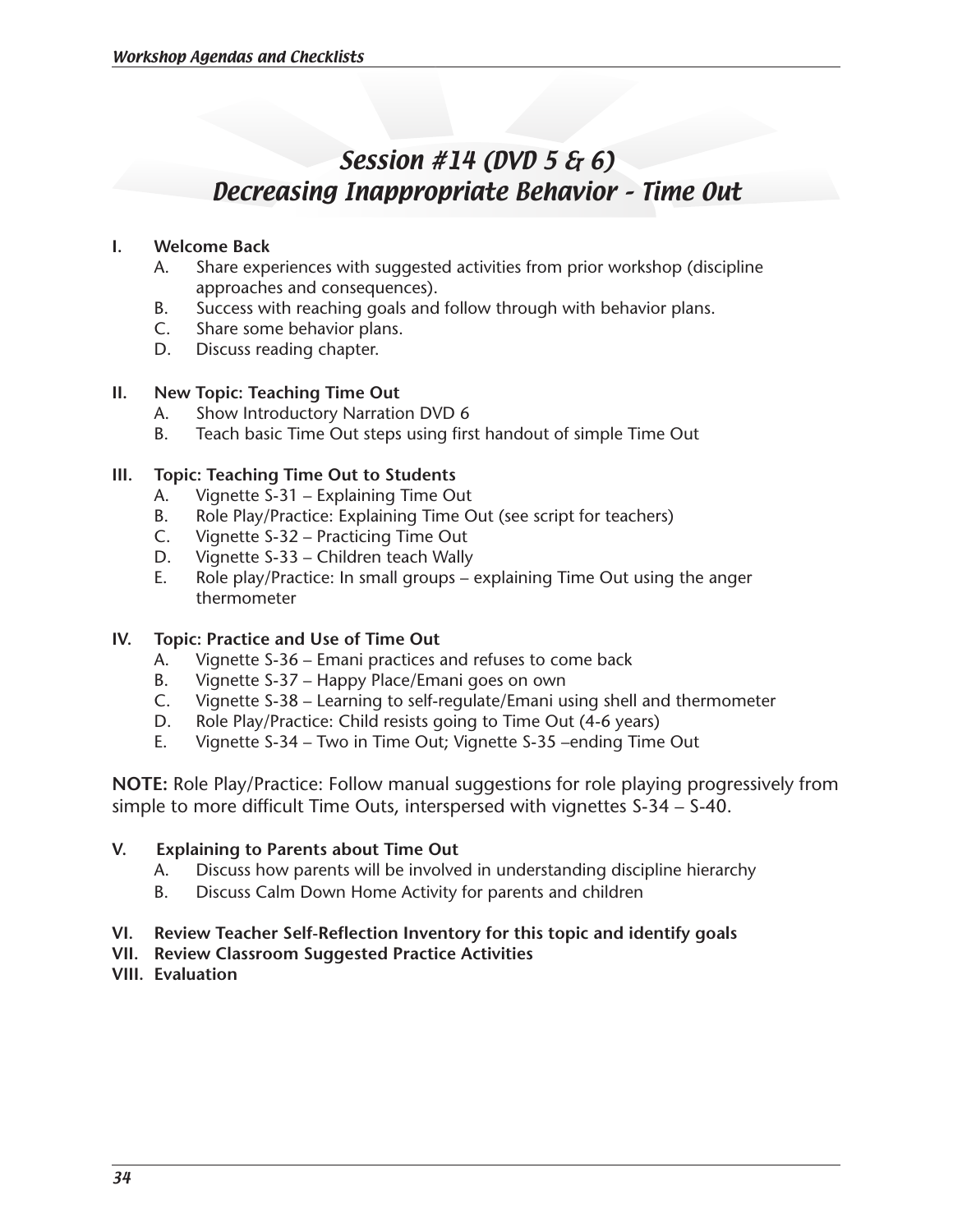# Session #15 (DVD 6) Decreasing Inappropriate Behavior – Time Out

### **I. Welcome Back**

- A. Share experiences with suggested activities from prior workshop (discipline approaches and consequences).
- B. Success with reaching goals and follow through with behavior plans.<br>C. Share some behavior plans.
- Share some behavior plans.
- D. Discuss reading chapter on Time Out.

### **II. Topic: Teaching Children Self-regulation**

- A. Role Play/Practice: Child resists Time Out (6-8 years) Practice positive self-talk with this.
- B. Vignette S-40 Teaching self-regulation/Kaylee in Time Out
- C. Role Play/Practice: Teaching children self-regulation with thermometer in circle time (see script for teachers)
- D. Vignette 3 Time out for swearing

### **III. Topic: Refining Time Out**

Discuss how to improve Time Out in vignettes 1-7.

- A. Vignette 1 Child off chair
- B. Vignette 2 Teacher implements Time Out
- C. Vignette 8 Hit by mistake/noncompliance
- D. Vignette 9 Card System
- E. Review Problem Solving worksheet (see handouts)

#### **IV. Small Group Activity Behavior Plan & Transition Plan**

Using the behavior plan sheet for this topic continue working on behavior plan and refining use of discipline strategies for targeted misbehaviors for individual students or groups as well as positive opposites for teacher attention. Discuss how to explain behavior plan to parents and involve them in the planning. Break up into small groups or buddies to work on these behavior plans.

#### **V. Explaining Discipline Hierarchy and Behavior Plan to Parents**

- A. Discuss how to explain Time Out and discipline hierarchy to parents and practice this with buddy or in a small group.
- **VI. Review Teacher Self-Reflection Inventory for this topic and identify goals**
- **VII. Discuss Challenging Behavior Worksheets**
- **VIII. Review Classroom Suggested Practice Activities**
- **IX. Evaluation**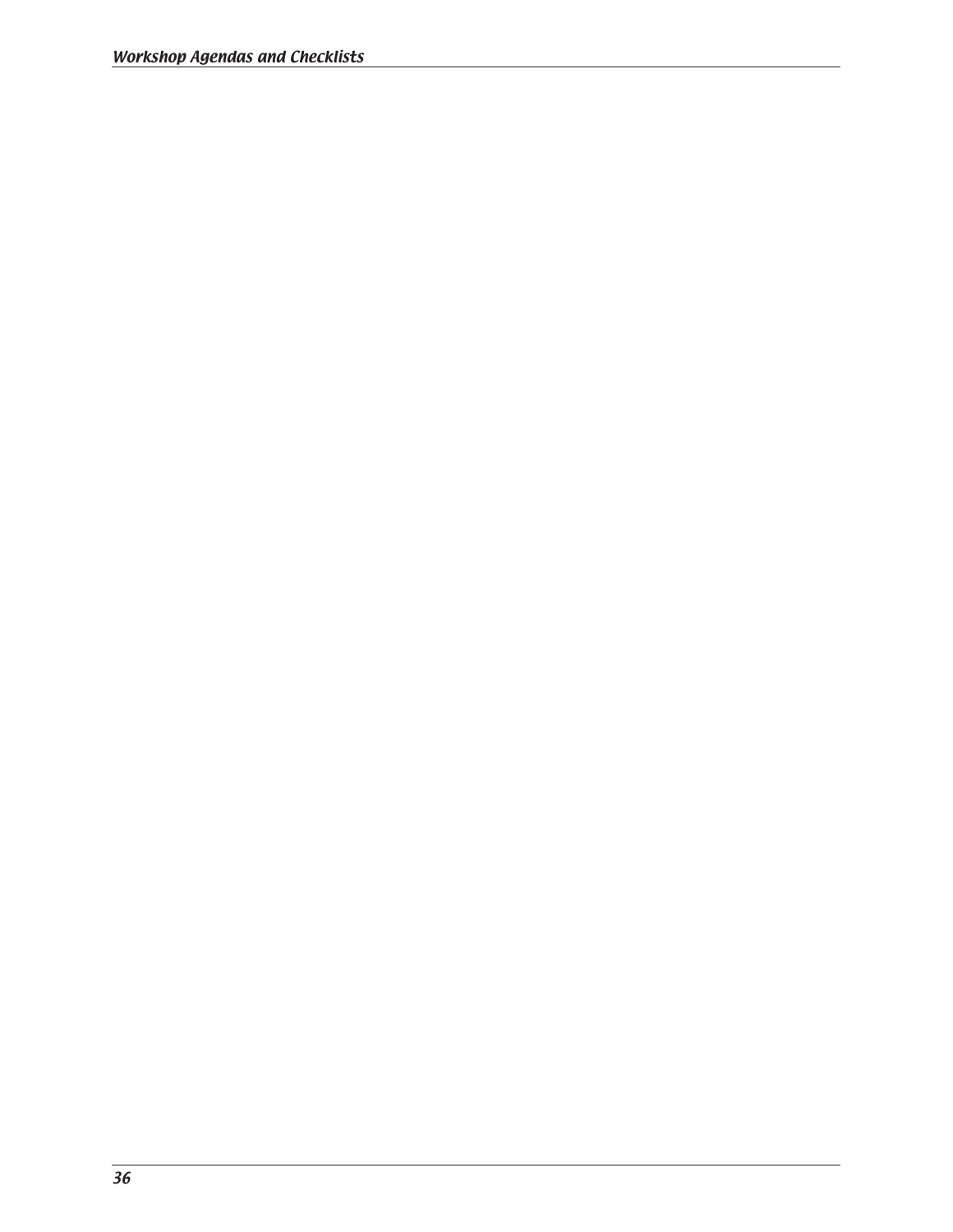# SESSIONS #13, 14, & 15 Teacher Checklist: DVD 5 & 6 Decreasing Inappropriate Behavior— Follow Through With **Consequences**

**Teacher DVD 5, Part 1: Vignettes 32–42 (Decreasing Inappropriate Behavior) Teacher DVD 6, Part 2: Vignettes 1–9 (Follow Through With Consequences) Supplemental Vignettes S-30 to S-40**

| <b>TRAINING SITE:</b><br><b>LEADER NAMES:</b>                                                                                                                                                                       |       |        | <b>DATE:</b><br><b>TIME:</b> |    |                 |     |     |            |    |           |  |
|---------------------------------------------------------------------------------------------------------------------------------------------------------------------------------------------------------------------|-------|--------|------------------------------|----|-----------------|-----|-----|------------|----|-----------|--|
| VIGNETTES COVERED: (Circle vignettes shown.)<br>Teacher DVD 5, Part 1:                                                                                                                                              |       |        |                              |    |                 |     |     |            |    |           |  |
| Introduction†                                                                                                                                                                                                       | $33*$ | $34**$ | 35 <sup>†</sup>              | 36 | 37 <sup>†</sup> | 38† | 39† | 40         | 41 | 42        |  |
| Teacher DVD 6, Part 2:                                                                                                                                                                                              |       |        |                              |    |                 |     |     |            |    |           |  |
| Introduction 1                                                                                                                                                                                                      | 2     | 3†     | 4                            | 5  | 6               | 7   | 8†  | $9**$      |    |           |  |
| <b>Supplemental Vignettes:</b>                                                                                                                                                                                      |       |        |                              |    |                 |     |     |            |    |           |  |
| S-30† S-31† S-32† S-33† S-34† S-35† S-36† S-37 S-38† S-39                                                                                                                                                           |       |        |                              |    |                 |     |     | $S-40+$    |    |           |  |
| † Recommended core vignettes for ages 3-8 years<br>* These vignettes are recommended for ages 3-4 years<br>** These vignettes are recommended for ages 5-8 years<br><b>DIDI</b><br>1. Write the agenda on the board |       |        |                              |    |                 |     |     | <b>YES</b> |    | <b>NO</b> |  |
| 2. Go over the prior suggested practice activities<br>(ignoring and redirects)                                                                                                                                      |       |        |                              |    |                 |     |     |            |    |           |  |
| 3. Teach basic Time Out to Calm Down steps to teachers                                                                                                                                                              |       |        |                              |    |                 |     |     |            |    |           |  |
| 4. Role Play/Practice: Teaching Time Out to Students                                                                                                                                                                |       |        |                              |    |                 |     |     |            |    |           |  |
| 5. Role Play/Practice Doing Time Out and variations by age<br>group and degree of difficulty. Identify key principles                                                                                               |       |        |                              |    |                 |     |     |            |    |           |  |
| 6. Buzz-Teachers share behaviors that result in Time Out<br>and where it is located in classroom                                                                                                                    |       |        |                              |    |                 |     |     |            |    |           |  |
| 7. Buzz- Positive Coping and Calming Self-Statements<br>(use handout)                                                                                                                                               |       |        |                              |    |                 |     |     |            |    |           |  |
| 8. Role Play/Practice: how to use the anger thermometer                                                                                                                                                             |       |        |                              |    |                 |     |     |            |    |           |  |
| 9. Buzz-Effective use of a color card system                                                                                                                                                                        |       |        |                              |    |                 |     |     |            |    |           |  |
| 10. Buzz-Natural or Logical Consequences                                                                                                                                                                            |       |        |                              |    |                 |     |     |            |    |           |  |
| 11. Role Play/Practice-Explaining logical consequences buzzed                                                                                                                                                       |       |        |                              |    |                 |     |     |            |    |           |  |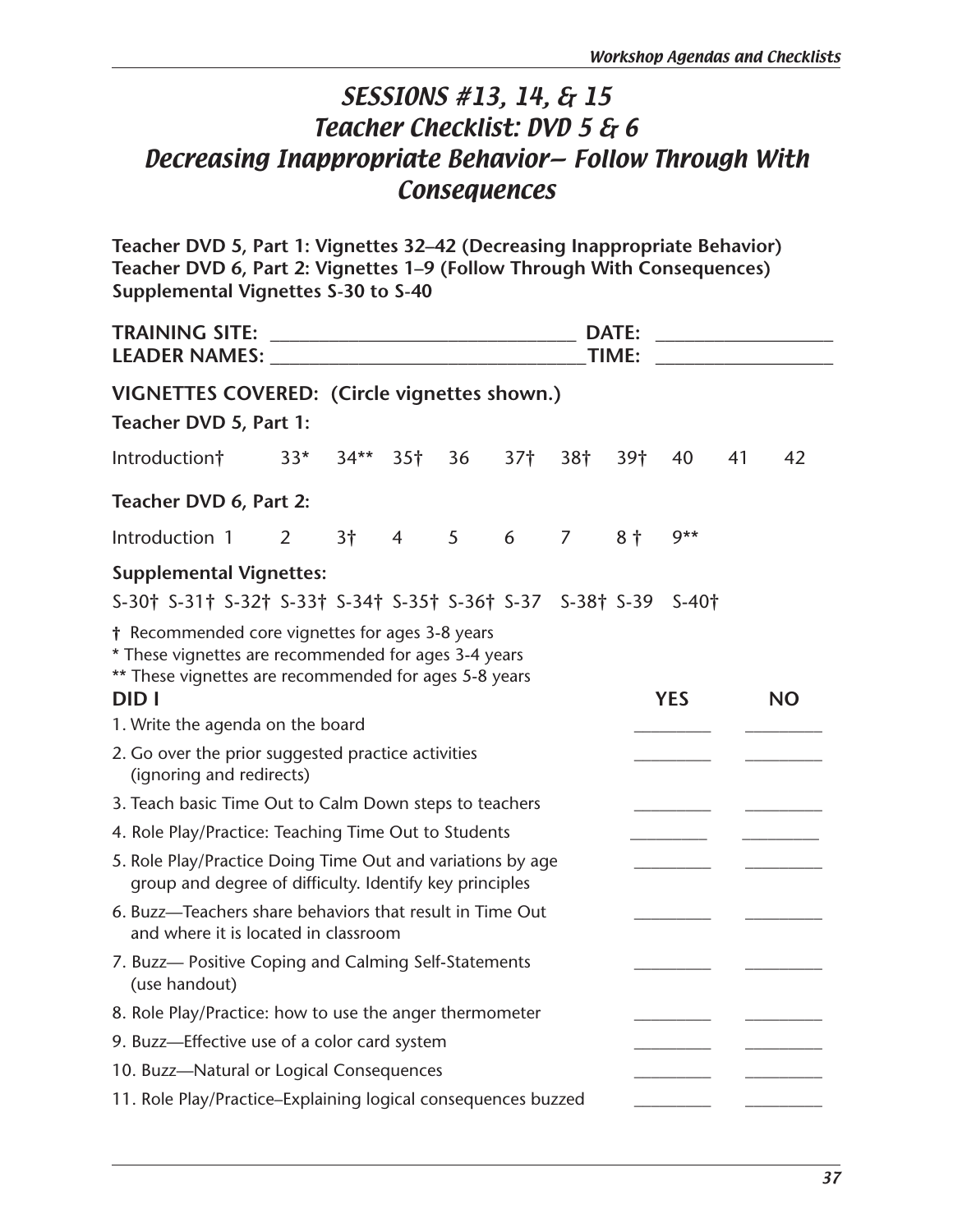|                                                                                                      | <b>YES</b> | NΩ |
|------------------------------------------------------------------------------------------------------|------------|----|
| 12. Have small groups of teachers continue to develop behavior<br>plans that include discipline plan |            |    |
| 13. Role Play Practice: How to explain behavior plan to parents                                      |            |    |
| 14. Buzz: Teachers Working Like Scientists worksheets,<br>complete in small groups                   |            |    |
| 15. Discuss Discipline Hierarchies worksheet                                                         |            |    |
| 16. Discuss ways to help parents teach children to calm down and<br>discipline hierarchy             |            |    |
| 17. Review Managing Children's Challenging Behavior worksheet                                        |            |    |
| 18. Review Progress Made Toward Initial Goals                                                        |            |    |
| 19. Explain suggested activities and reading assignments                                             |            |    |
| 20. Teachers complete folder with goals and teacher<br>self-reflection inventory                     |            |    |

# Sessions #13, 14, 15 Handouts (DVD 5 & 6)

- \_\_\_\_ Agenda
- Suggested Activities for Month
- \_\_\_\_ Behavior Plan Assignment
- Using Time Out or Calm Down in the Classroom for Destructive Behavior— 4–6 and 6–8 years (2)
- Record Sheet: Commands & Time Out
- Sample Behavior Plan for Child With ADHD & Sample Template
- Anger Thermometer Worksheet
- Functional Behavior Plan Discipline Hierarchy Steps
- Teachers Working Like Detectives: See What You've Learned Problem Solving Worksheet for Managing Challenging Behavior
- \_\_\_\_ Buzz–Logical & Natural Consequences
- \_\_\_\_ Buzz–Coping & Calming Self-Talk
- Buzz–Staying Calm When Using Time Out
- \_\_\_\_ Circle Time Script–Anger thermometer
- Teacher-to-Parent Communication Home Activity Calm Down
- Teacher Self-Reflection Inventory
- Evaluations for each session
- Tiny Turtle Puppet Wally's Solution Kit (optional)
- Problem-Solving Cue Cards (optional)

\*See Teacher-to-Parent Communication Letters (Problem Solving) on website

http://www.incredibleyears.com/Resources/TP.asp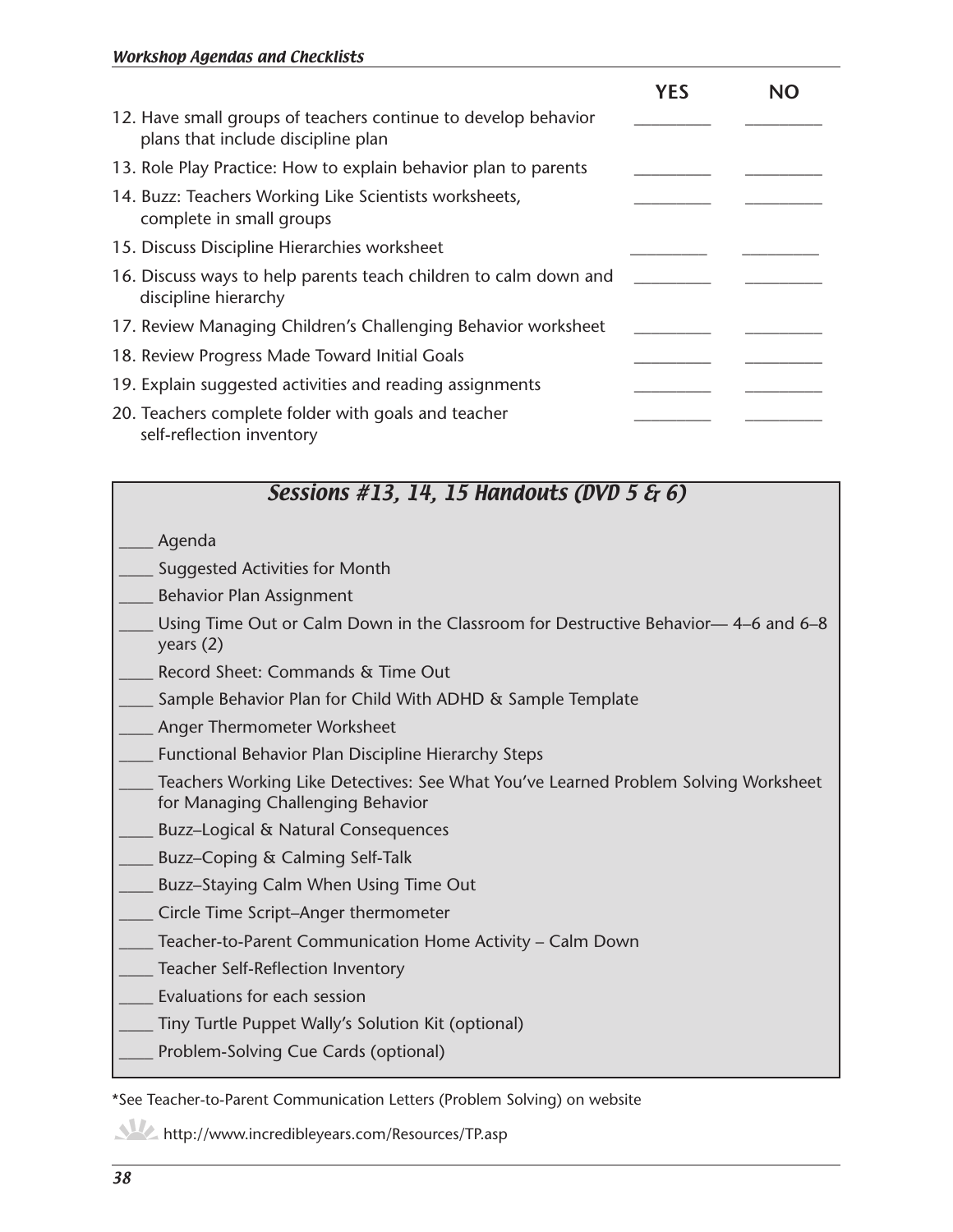# Session #16 (DVD 1 & 7) Emotional Regulation and Social Skills Training

# **I. Welcome Back**

- A. Share experiences with suggested activities from prior workshop (teaching Time Out, Ignoring, using Time Out or loss of privileges, and involving parents).
- B. Success with reaching goals and follow through with behavior plans.
- C. Review successes with behavior plans.

# **II. New Topic: Changing Negative Reputations and Negative Self-Image DVD 1**

- A. Show Vignettes 12 and 13 and brainstorm ways to promote positive reputations for children at school (Brainstorm on blackboard)
- B. Review ways teachers have been successful developing positive relationships with parents
- C. Vignettes 14, 16, 17 and Buzz: Promoting Student Responsibility in the Classroom (use handout)
- D. Vignettes 19,20, 21,22 Encourage students to help each other
- E. Role Play/Practice: Encouraging peer helping behavior
- F. Vignettes 25, 26, 27 Giving students choices
- G. Vignettes 29, 30 Teacher as model

# **III. Topic: Social Skills Training DVD 7**

- A. Vignette 3 Using books to teach about friendships
- B. Vignette S-41 Coaching and practicing social skills Wally, Carolyn, 2 girls practicing
- C. Vignette S-42 Social and Emotion Coaching  $-4$  boys and Jamila, puzzle
- D. Role Play/Practice: Social and Emotion coaching (well behaved children)

# **IV. Topic: Building Emotional Literacy**

- A. Explain feeling cue cards and examples of feeling games and activities (feeling journals, music freeze, mix up cards)
- B. Vignette 6 Teachable moments

# **V. Topic: Coaching Self-Regulation Skills**

- A. Vignette S-43 Jamila matching game, Valerian waiting
- B. Buzz: Connecting frustrating emotions with ability to stay calm/persistence
- C. Role Play/Practice: Emotion self regulation coaching (inattentive, easily frustrated children)
- D. Vignette S-44 Patience muscles
- E. Vignette S-45 Using puppets to promote feeling talk
- F. Model using books and puppets to teach calm down strategies (thermometer)
- G. Role Play/Practice: With puppets, Tiny turtle, feelings books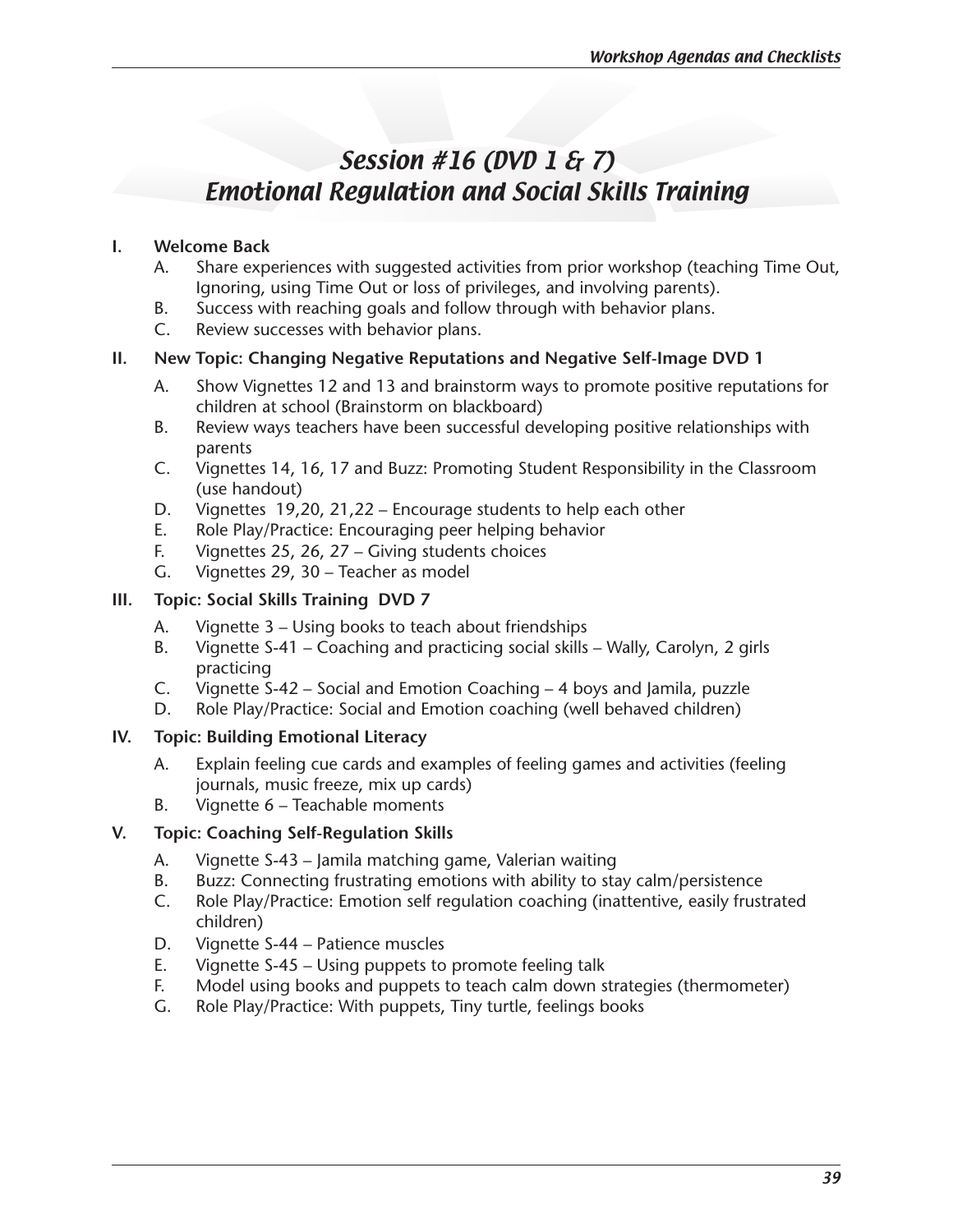# **Key Concepts: Emotional Regulation & Social Skills Training (Session 16)**

- Children need lots of practice to learn social skills
- Teacher can encourage students' responsibility and cooperative behavior in classroom by giving them classroom jobs, by encouraging them to help each other and by giving them choices
- Social coaching helps children master the components of social competence
- Emotion coaching (happy, sad, angry, frustrated, excited, worried) helps children gain control over their emotions and learn emotional literacy
- Persistence coaching helps children learn self-regulation and stay focused longer on a difficult task
- Negative reputations undermine children's social development
- Involving parents in coaching and teaching problem solving enhances the impact

# **VI. Review Behavior Plan & Additional Training needed**

- A. Using the behavior plan sheet for this topic continue working on behavior plan and refine specific teaching and coaching individual children need. Break up into small groups or buddies to work on these behavior plans.
- **VII. Review Classroom Suggested Practice Activities**
- **VIII. Evaluation**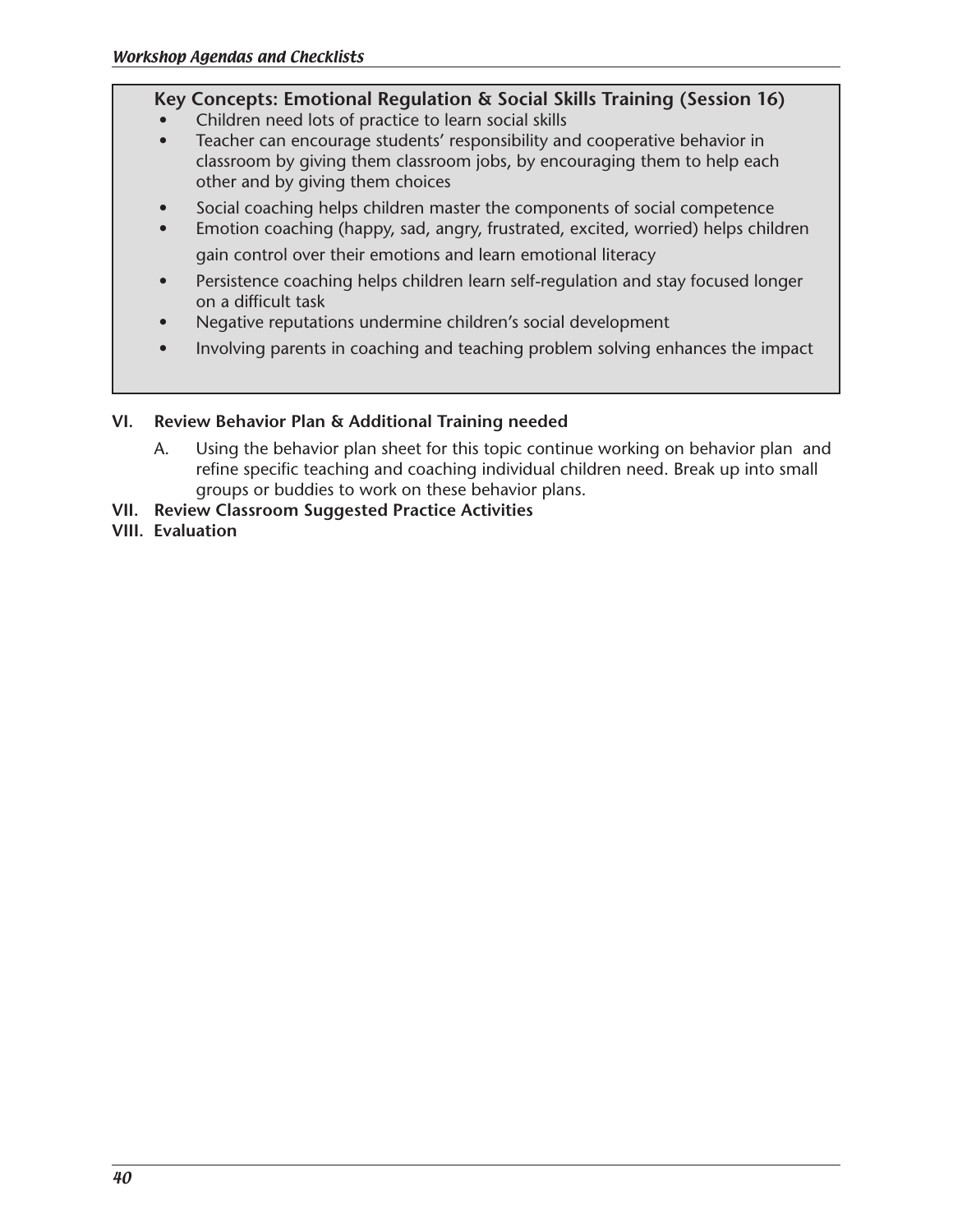# Session #17 (DVD 7) Problem Solving Training

### **I. Welcome Back**

- A. Share experiences with suggested activities from prior workshop (teaching selfregulation, emotion literacy, social skills coaching).
- B. Success with reaching goals and follow through with behavior plans.
- C. Review successes with behavior plans.

# **II. New Topic: Teaching Problem Solving Language**

- A. Vignettes 7, 8, 9, 10
- B. Role Play/Practice: In groups of 4 words to use to prompt children's use of feeling language and social skills

# **III. Topic: Problem Solving Coaching**

- A. Buzz: Problem solving scenarios for circle time (e.g., using computer, sharing ball, being teased, needing help)
- B. Role Play/Practice: In small groups using puppets to teach problem solving (e.g., teaching calm down strategies)
- C. Model using the Wally Book to teacher Problem Solving in circle time or individually
- D. Show Vignette S-46 Wally books (Vignettes S-47, S-48 other books)
- E. Role Play/Practice: Using the Wally books with puppets
- F. Vignette S-50 Using games to teach problem solving pass the hat game
- G. Brainstorm/Buzz: Suggestions for hat game

# **Key Concepts: Problem Solving Training (Sessions 17-18)**

- Using books, games, and puppets to teach problem-solving skills
- Continue to use social and emotion coaching to build children's self-regulation skills
- Learning how to help children use self-regulation and problem-solving skills in the midst of conflict
- Teachers using daily self-regulation to problem solve new strategies and refine behavior plans
- How to involve parents in teaching children to prblem solve

### **IV. Review Behavior Plans**

Review the behavior plan sheet for this topic and refine specific teaching and coaching individual children need.

# **V. Complete Teacher Self-Reflection Inventory for this topic and identify goals**

- **VI. Review Classroom Suggested Practice Activities**
- **VII. Evaluation**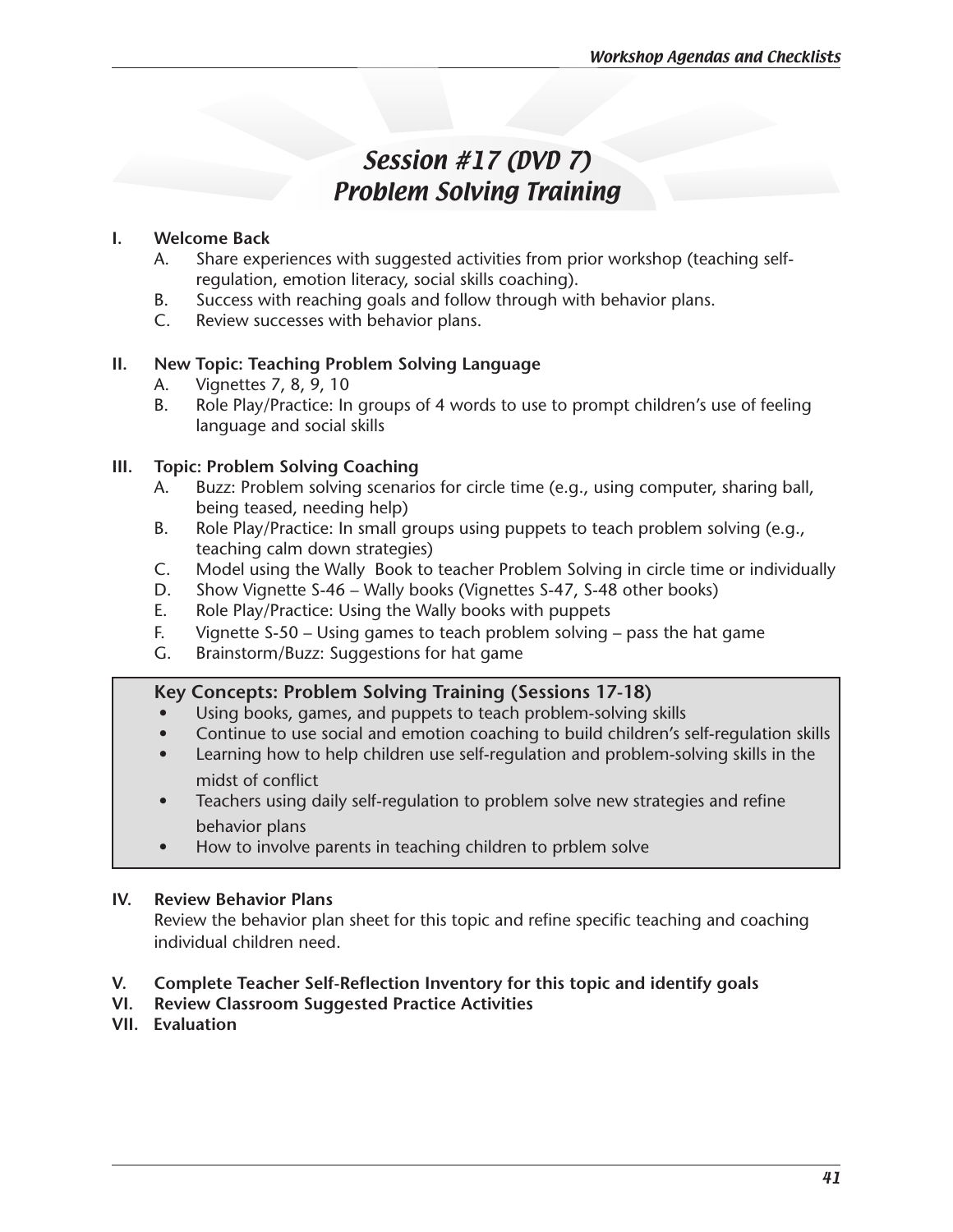# Session #18 (DVD 7) Problem Solving Training & Wrap Up

#### **I. Welcome Back**

- A. Share experiences with suggested activities from prior workshop (teaching problem solving, using Wally books).
- B. Success with reaching goals and follow through with behavior plans.
- C. Review successes with behavior plans.

### **II. Topic: Problem Solving in the heat of conflict**

- A. Vignette S-51 Gregory won't share. Pause vignette and practice possible responses
- B. Vignette S-52 Turtle shell
- C. Vignette  $S-53$  Problem solving on the playground
- D. Brainstorm/Buzz: Ways to promote problem solving on the play ground and reinforce good detectives
- E. Vignette S-54 Being hit
- F. Vignette S-55 Reinforce use of words

### **III. Topic: Teaching Parents how to help their children problem solve**

- A. Showing the parents how to use the Wally books or other books
- B. Use the School Readiness Program DVDs to teach parents child directed play, coaching methods and reading readiness (if available)
- C. Weekly letters to parents (see Teacher-to-Parent Communication Home Activity eletter – Problem Solving)

### **IV. Topic: Daily Reflection**

A. Vignette 18 – Teachers reflect

#### **V. Reflection Circle**

- A. Brief summary of how teachers reflected on their behavior plans and progress made for students
- B. Teachers share something they have learned or tried successfully in their classroom since the program began
- C. Plans for ongoing support and sharing

#### **VI. Certificates of Completion/Celebration/Food**

### **VII. Evaluation**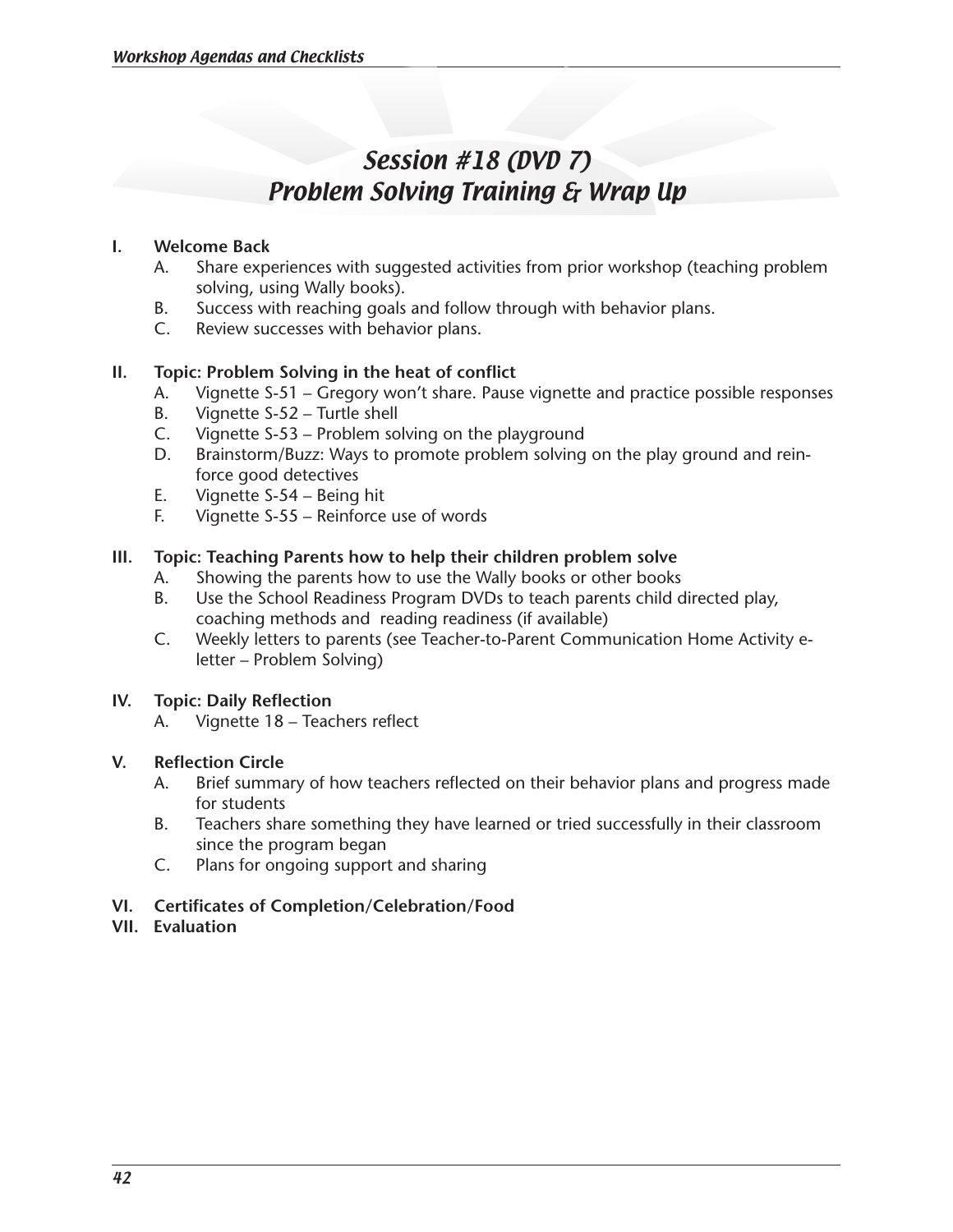# SESSIONS #16, 17, & 18 Teacher Checklist: DVD 1 & 7 Social Skills, Empathy Training and Problem-Solving

**Teacher DVD 1: Vignettes 12–30 (Building Positive Relationships) Teacher DVD 7: Vignettes 7–18 (Emotional Regulation & Problem Solving) Supplemental Vignettes: S-41 to S-55**

| <b>DATE:</b><br>TIME: |                                                                                                                                                                                                      |  |                   |                             |                       |                       |                       |                          |                          |                      |    | the control of the control of the control of the |
|-----------------------|------------------------------------------------------------------------------------------------------------------------------------------------------------------------------------------------------|--|-------------------|-----------------------------|-----------------------|-----------------------|-----------------------|--------------------------|--------------------------|----------------------|----|--------------------------------------------------|
|                       | VIGNETTES COVERED: (Circle vignettes shown.)                                                                                                                                                         |  |                   |                             |                       |                       |                       |                          |                          |                      |    |                                                  |
|                       | <b>Teacher DVD 1:</b>                                                                                                                                                                                |  |                   |                             |                       |                       |                       |                          |                          |                      |    |                                                  |
| 12                    |                                                                                                                                                                                                      |  |                   | $13$ † $14$ † $25$ † $26$ † | 27 <sup>†</sup>       |                       |                       |                          |                          |                      |    |                                                  |
|                       | <b>Teacher DVD 7:</b>                                                                                                                                                                                |  |                   |                             |                       |                       |                       |                          |                          |                      |    |                                                  |
| $17†$ 18              | Introduction†                                                                                                                                                                                        |  | 7†<br>19† 20† 21† | 8†                          | 9†<br>22 <sup>†</sup> | 10 <sup>†</sup><br>23 | 11 <sup>†</sup><br>24 | 12 <sup>7</sup><br>$28*$ | 13 <sup>2</sup><br>$29*$ | 14<br>30†            | 15 | 16 <sup>†</sup>                                  |
|                       | <b>Supplemental Vignettes:</b>                                                                                                                                                                       |  |                   |                             |                       |                       |                       |                          |                          |                      |    |                                                  |
| $S-49$                | $(S-41 \dagger S-42 \dagger S-43 \dagger)$ S-44 $\dagger$                                                                                                                                            |  |                   | $S-50**$ $S-51**$           |                       | $S-45$ †<br>$S-52*$   |                       | $S-46$ †<br>$S-53$ †     |                          | $S-47**$<br>$S-54$ † |    | $S-48$<br>$S-55$ †                               |
| <b>DIDI</b>           | † Recommended core vignettes for ages 3-8 years<br>* These vignettes are recommended for ages 3-4 years<br>** These vignettes are recommended for ages 5-8 years<br>1. Write the agenda on the board |  |                   |                             |                       |                       |                       |                          |                          | <b>YES</b>           |    | <b>NO</b>                                        |
|                       | 2. Go over the prior experience with Time Out & Negative                                                                                                                                             |  |                   |                             |                       |                       |                       |                          |                          |                      |    |                                                  |
|                       | Consequences                                                                                                                                                                                         |  |                   |                             |                       |                       |                       |                          |                          |                      |    |                                                  |
|                       | 3. Role Play/Practice–Calls to parents and setting up peer helpers                                                                                                                                   |  |                   |                             |                       |                       |                       |                          |                          |                      |    |                                                  |
|                       | 4. Talk about ways to promote positive reputations                                                                                                                                                   |  |                   |                             |                       |                       |                       |                          |                          |                      |    |                                                  |
|                       | 5. Buzz-Emotion words & explain rationale for emotional literacy                                                                                                                                     |  |                   |                             |                       |                       |                       |                          |                          |                      |    |                                                  |
|                       | 6. Buzz-Social Skills to coach. Role Play/Practice social coaching                                                                                                                                   |  |                   |                             |                       |                       |                       |                          |                          |                      |    |                                                  |
|                       | 7. Role Play/Practice-Emotion coaching                                                                                                                                                               |  |                   |                             |                       |                       |                       |                          |                          |                      |    |                                                  |
|                       | 8. Buzz-ways to coach children's self-regulation                                                                                                                                                     |  |                   |                             |                       |                       |                       |                          |                          |                      |    |                                                  |
|                       | 9. Explain use of prompts                                                                                                                                                                            |  |                   |                             |                       |                       |                       |                          |                          |                      |    |                                                  |
|                       | 10. Buzz & Practice (groups of five teachers)-typical problem<br>scenarios to practice with students. Then pick one problem<br>to practice problem solving using puppets (after Vignette 16)         |  |                   |                             |                       |                       |                       |                          |                          |                      |    |                                                  |
|                       | 11. Brainstorm solutions to put in "Pass the Hat"                                                                                                                                                    |  |                   |                             |                       |                       |                       |                          |                          |                      |    |                                                  |